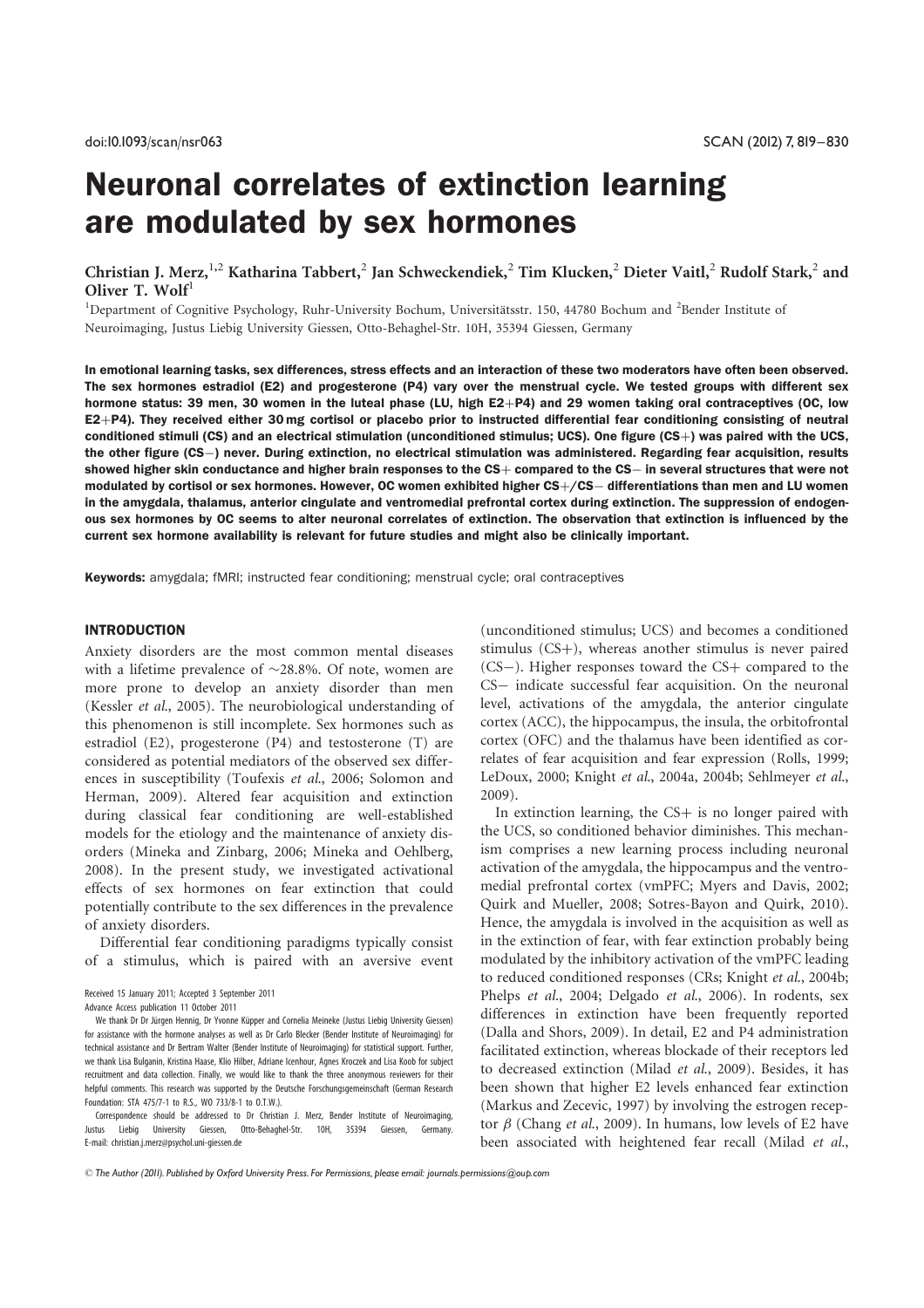2006, 2010). All in all, sex hormones (in particular E2) seem to impact extinction processes. Especially in women, this fact is highly relevant because of fluctuating E2 levels over the course of the menstrual cycle and the frequent use of oral contraceptives (OC) suppressing endogenous E2 concentrations.

In addition to sex hormones, several studies have found cortisol application facilitating extinction, which could support psychotherapy (e.g. Bentz et al., 2010; de Quervain et al., 2011). But it has also been shown that stress, with its accompanying release of cortisol, might impair extinction processes by shifting the activation from the vmPFC to the amygdala (Izquierdo et al., 2006; Miracle et al., 2006; Akirav and Maroun, 2007). Stress types and exact protocols with timing of stress seem to be crucial (Sandi and Pinelo-Nava, 2007; Rodrigues et al., 2009; Wolf, 2009; Schwabe et al., 2010).

A possible interaction between stress and sex has also been proposed in extinction learning (Jackson et al., 2006; Baran et al., 2009) with stress reducing extinction in males, but enhancing extinction in females. The relevance of differing E2 levels on extinction learning in humans when stress hormones are heightened has been neglected so far. To address this issue in more detail, we investigated men and women characterized by different endogenous sex hormone levels. Women in the luteal phase of the menstrual cycle (LU; high endogenous E2 and P4) and women taking OC (low endogenous E2 and P4) were included. Half of the participants received an oral dose of cortisol to explore possible effects of this stress hormone on CRs.

A differential fear conditioning paradigm was employed with an instructed fear acquisition phase to ensure that all participants were aware of the contingencies between the CS and UCS. The acquisition phase was immediately followed by an extinction phase. Contingency awareness has a considerable impact on fear acquisition (Tabbert et al., 2006, 2011; Klucken et al., 2009). In our previous fear acquisition studies, we observed an interaction of cortisol and sex in a mixed sample comprising participants who learned the contingencies during the experiment (learned aware) and participants who did not notice the CS–UCS contingencies (unaware; Stark et al., 2006). The same interaction effect was found in a sample of unaware participants (Merz et al., 2010). Enhancing effects of cortisol in learned aware OC women have also recently been reported in fear acquisition and extinction (Tabbert et al., 2010). In the present independent sample, we extend these observations to instructed fear conditioning, which probably more closely reflects fear expression rather than fear learning, because fear is experienced already at the first presentation of the CS+. To the best of our knowledge, this is the first fMRI study exploring extinction learning with respect to a possible interaction between stress (cortisol) and sex (E2, P4, T) hormones. Congruent with previous studies on the impact of E2 on fear conditioning, it was hypothesized that LU women

would display facilitated extinction processes because of heightened E2 concentrations. In OC women, low endogenous E2 levels were expected to interfere with extinction learning. In line with the stress literature mentioned above, cortisol was hypothesized to enhance extinction in women but impair it in men.

#### MATERIALS AND METHODS

#### **Subjects**

In total, 99 participants completed the study, 92 were undergraduate students and 7 had already graduated. None of them was taking regular medication except OCs or had a history of neurological or psychiatric treatment. Exclusion criteria were somatic diseases, in particular endocrine diseases, which can influence hormone concentrations. Inclusion criteria were an age between 18 and 35 years and a body mass index (BMI) between 18 and 28 kg/m<sup>2</sup>. All participants had normal or corrected vision and were right handed as assessed by the Edinburgh Inventory of Handedness (Oldfield, 1971). To assess different sex hormone statuses in women, we invited free-cycling women and OC taking women. Free-cycling women were required to report having a regular menstrual cycle and were invited in the luteal phase of their individual menstrual cycle (3rd to 9th day before the onset of their next menses; Buffet et al., 1998). OC women were required to have been taking their birth control pill (only monophasic preparations with an ethinylestradiol component) for at least the last 3 months and were tested during the pill intake phase. All subjects were instructed to refrain from smoking, food intake and drinking anything but water for at least 2 h before the experiment.

At the beginning, participants received a detailed explanation of the procedure in general. The cover story was the investigation of the impact of cortisol and several distractors on memory performance. All participants were informed about the relationship between CS and UCS in advance of the experiment, but received no details about the absence of the UCS in extinction. One OC woman fell asleep during extinction; her data were removed from all analyses. Thus, the final sample consisted of 98 participants subdivided into six groups according to sex hormone status and treatment: 20 men, 15 LU and 14 OC women in the placebo group; 19 men, 15 LU and 15 OC women in the cortisol group. The mean age for the six groups ranged from 22.4 to 25.3 years and the mean BMI from 21.5 to  $23.2 \text{ kg/m}^2$ . All participants gave written informed consent and received 25 Euros for their attendance. The study was approved by the ethics committee of the German Psychological Society.

An analysis of a subsample of the present data  $(n=49)$ from the placebo group combined with additional 68 participants) has been published previously (Tabbert et al., 2011). But this prior study was concerned with the differential impact of contingency awareness on fear acquisition. The remaining 50 participants receiving cortisol have not been analyzed separately or are part of any other study. In the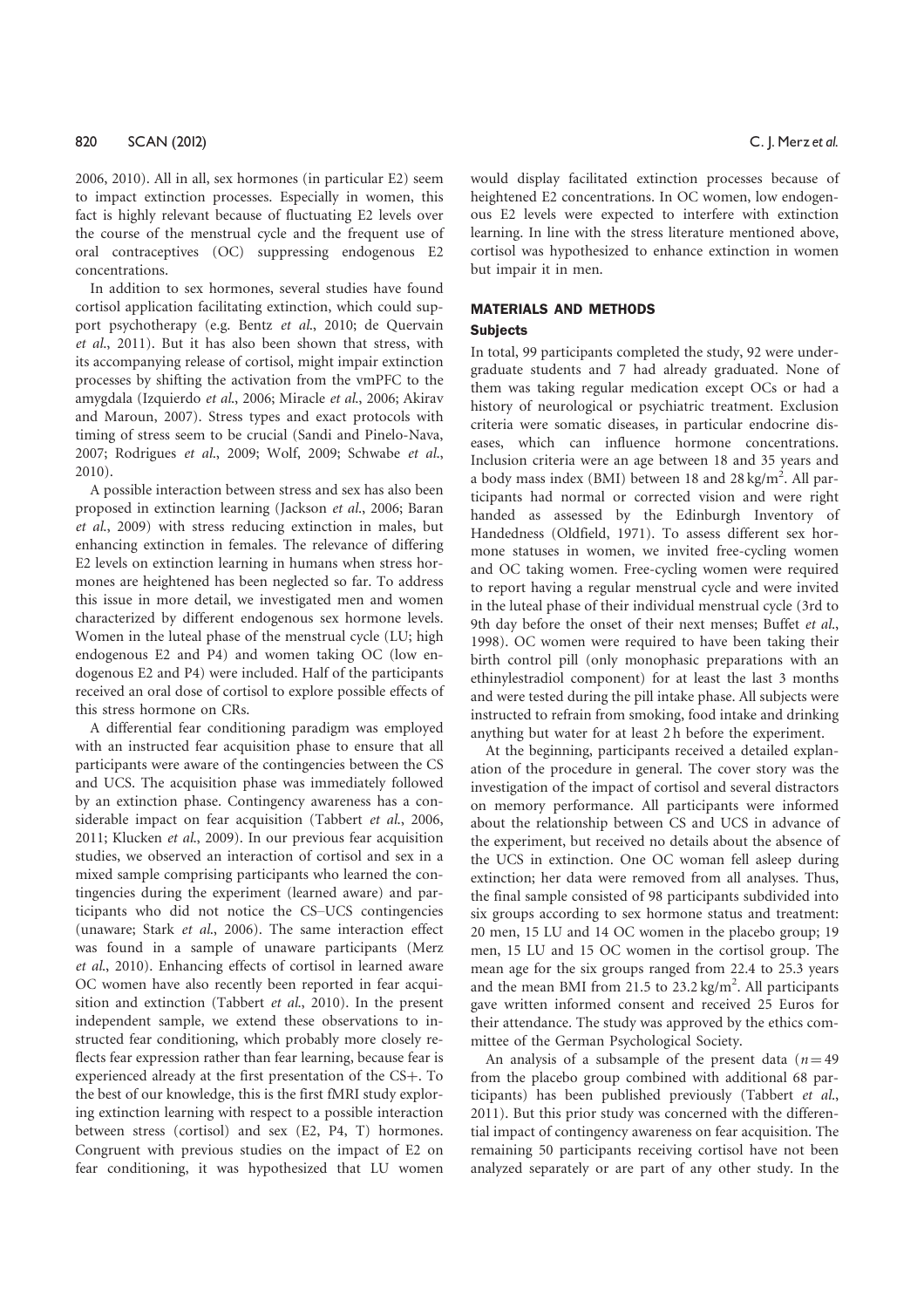#### Extinction and sex hormones **Extinction and sex hormones** SCAN (2012) 821

present report, we concentrate on the effects of cortisol and sex hormone status on fear extinction in instructed aware participants only. As a side analysis, we were able to extend previous effects of stress and sex hormones in learned and unaware persons (Stark et al., 2006; Merz et al., 2010; Tabbert et al., 2010) to instructed fear conditioning.

# Conditioned visual stimuli, UCS and experimental procedure

Three pictures of geometric figures (rhomb, square and triangle) served as  $CS+$ ,  $CS-$  and as distractor stimulus (non-CS; always the triangle). All figures were gray in color, had identical luminance and were presented with a duration of 8 s against a black background. Stimuli were projected onto a screen at the end of the scanner (visual field  $= 18^{\circ}$ ) using an LCD projector (EPSON EMP-7250) and were viewed through a mirror mounted on the head coil. A custom-made impulse-generator (833 Hz) provided transcutaneous electrical stimulation (UCS) for 100 ms through two Ag/AgCl electrodes (1 mm<sup>2</sup> surface each). Electrodes were fixed to the middle of the left shin and stimulus intensity was set individually using a gradually increasing procedure to achieve an 'unpleasant but not painful' level of sensation. The onset of the UCS presentation started  $7.9 s$  after  $CS$  onset (delay conditioning; 100% reinforcement). Non-UCS was defined as the UCS omission 7.9 s after the CS- onset. The CS- and the non-CS were never paired with the UCS. No electrical stimulation was given in the extinction.

The conditioning experiment consisted of an acquisition phase, an extinction phase and an implemented two-back task (cf. Merz et al., 2010 for further details). The conditioning procedure was adapted from prior studies in our laboratory (Tabbert et al., 2005, 2006; Stark et al., 2006) with an additional extinction phase as described previously (Merz et al., 2010; Tabbert et al., 2010, 2011). In short, 20 trials of CS+ as well as CS- and ten trials of non-CS were presented in the acquisition phase (total duration:  $\sim$ 20 min; starting 45 min after tablet administration). During extinction, 11 trials of CS+ and CS-and 5 trials of non-CS were presented (total duration:  $\sim$ 11 min; starting 70 min after tablet intake). Inter-trial intervals (ITIs) between the numbers and the geometrical figures lasted 5 s and were randomly jittered between 0 and 2.5 s (i.e. ITI of 5–7.5 s). For each participant, pseudo-randomized stimulus orders were used (cf. Merz et al., 2010).

Participants were told precisely which geometrical figure will precede the electrical stimulation (i.e. instructed fear conditioning; see Tabbert et al., 2011). Immediately after the acquisition, participants had to rate the contingencies between the UCS and CS+, CS- and non-CS, which were presented in random order. Next to the picture of the respective CS, the question was always: 'Please estimate how often the electrical stimulation succeeded the following geometrical figure' with the possible answers: 'I do not know', 'never', 'sometimes' and 'always'. Contingency awareness was confirmed in all participants by indication that the CS+ 'always' and the CS- 'never' preceded the UCS.

#### Treatment, hormone analyses and skin conductance responses

This study was conducted as a double-blind, randomized and placebo-controlled experiment. Forty-nine participants (see 'Subjects' section for further allocation to sex hormone status group) received three 10 mg tablets of cortisol (30 mg hydrocortisone; Hoechst) 45 min before the start of the fear conditioning protocol. Visually identical placebos (tablettose and magnesium) were given to the other 49 participants. Each experiment started between 2 and 5 p.m. to guarantee low and relatively stable endogenous cortisol concentrations.

Saliva samples for the analyses of free cortisol, E2, P4 and T were collected from the participants by use of glass tubes. Samples were taken directly before as well as 25 min (immediately before the fMRI run) and 90 min after tablet intake (immediately after the fMRI run). Directly after sampling, the saliva was stored at  $-20^{\circ}$ C until assayed. All hormones were analyzed within one lot and in duplicates by use of commercial enzyme immunoassays (IBL International, Hamburg, Germany). Inter-assay coefficients of variations (CVs) for all analyses were below 8% with an inter-assay CV below 11%.

Skin conductance responses (SCRs) were sampled with an in-house built optical fiber SCR coupler especially designed for measuring SCRs concurrently to fMRI. Ag/AgCl electrodes were used filled with isotonic (0.05 M NaCl) electrolyte medium placed hypothenar at the non-dominant hand. Raw SCR data were low pass filtered with a cutoff frequency of 10 Hz. SCRs were defined in three analysis windows (cf. Prokasy and Ebel, 1967): the maximum amplitude within a window of 1–5 s after the CS onset was counted as the first interval response (FIR), within the time window of 5–8.5 s as the second interval response (SIR), and within the time window of 8.5–13 s as the unconditioned response (UCR). The baseline was the skin conductance level immediately preceding the inflexion point. Electrodermal data of seven participants (for extinction: 11) had to be discarded because of several problems (fallen off electrodes, malfunction of the SCR coupler, or random noise in the dataset). Data were transformed with the natural logarithm in order to attain a normal distribution.

All statistical analyses were conducted in PASW for Windows 18.0 via analyses of variance (ANOVA) with the between-subjects factors sex hormone status (men vs LU women vs OC women) and treatment (placebo vs cortisol). Greenhouse–Geisser correction was applied when the sphericity assumption was not met and statistical significance was set at  $P < 0.05$ . Statistical analyses of cortisol included the repeated measurement factor time (first vs second vs third sample). E2, P4 and T were analyzed without the repeated measurement factor time. Sex hormones were only determined in the first and the third saliva sample and their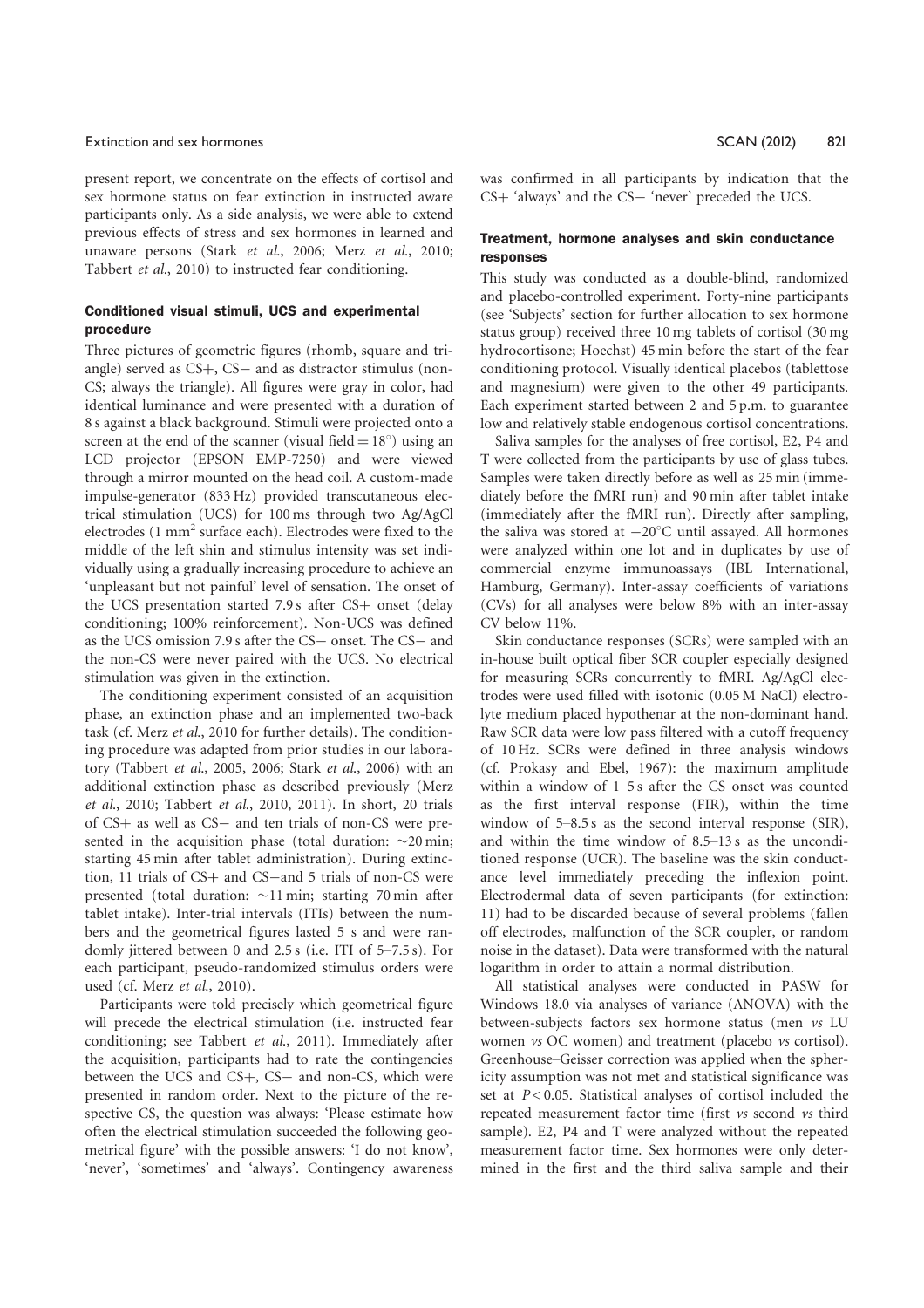concentrations were averaged to check for expected differences between men, LU and OC women. Statistical comparisons of SCRs were performed separately for the acquisition and the extinction with the within-subject factors stimulus type  $(CS<sub>+</sub>$  and  $CS<sub>-</sub>$  for the FIR and SIR) and trial (20 for fear acquisition; 10 for fear extinction). Results of the UCR can be found in the Supplementary Data. Only main effects or interactions with the factor stimulus type will be reported to emphasize fear learning-related modulations.

#### Image acquisition and analyses

Brain images were acquired using a 1.5 T whole-body tomograph (Siemens Symphony with a quantum gradient system) with a standard head coil. Data were analyzed using Statistical Parametric Mapping (SPM5, Wellcome Department of Cognitive Neurology, London, UK, 2005) implemented in MatLab R2007b (Mathworks Inc., Sherborn, MA). Standard preprocessing steps were used as described before (cf. Merz et al., 2010; Tabbert et al., 2010, 2011, also for details concerning structural and functional image acquisition).

Fear acquisition and extinction were integrated as separate sessions in one model in SPM5 including the following experimental conditions: CS+, CS-, non-CS, UCS, non-UCS, targets and non-targets (excluding UCS and non-UCS for extinction). The linear temporal trend of the  $CS+$ ,  $CS-$ , non-CS, UCS and non-UCS were added as regressors in the statistical design to account for possible habituation or sensitization effects. An additional regressor was introduced containing the first two numbers and the first two geometrical figures of the extinction, because learning could not have yet occurred (Phelps et al., 2004). All regressors were modeled by a stick function convolved with the canonical hemodynamic response function in the general linear model, without specifically modeling the durations of the different events. Six regressors counting information about motion correction were introduced as covariates in the model separately for the acquisition and the extinction. The high pass filter was set at 128 s.

The individual contrasts were analyzed in random effects group analyses in SPM8 (Wellcome Department of Cognitive Neurology, London, UK, 2009) and focused on the contrasts  $CS$ + minus  $CS$ - and  $CS$ + by time minus  $CS$ - by time during acquisition and extinction. Results of the contrast UCS minus non-UCS during acquisition can be found in the Supplementary Data. ANOVA was conducted with the group factors sex hormone status and treatment in the full factorial model implemented in SPM8. F-contrasts will be reported for main effects and interactions with subsequent post hoc t-tests for significant results.

For statistical analyses, we used region of interest (ROI) analyses: ACC, amygdala, insula and thalamus were included as ROI for the UCS and CS analyses. In addition, for CS analyses in the acquisition, the hippocampus and the OFC were included. For CS analyses in the extinction, the hippocampus and the vmPFC were additionally tested. The

structural masks were designed using the software-program MARINA (Walter, 2002). The significance threshold was set to  $\alpha = 0.05$  on voxel level, corrected for multiple testing (family-wise error (FWE) correction using the small volume correction options of SPM8) with  $P_{\text{corr.}}$  < 0.05. Trends in the amygdala will also be reported at a more liberal level  $(P_{corr} < 0.10)$  due to its prominent role in fear learning.

# RESULTS

#### Endocrinological data and SCRs

A small number of participants (six men, one LU and one OC woman) showed extremely high cortisol concentrations (>1000 nmol/l) 25 min after hydrocortisone intake. These subjects were excluded from cortisol analyses, because these high levels most likely reflect micro hydrocortisone residues of the uncoated tablet in the mouth of the participants. ANOVA revealed a significant main effect of time  $[F(1.1,$  $(91.9) = 32.1;$   $P < 0.001$ , treatment  $[F(1, 84) = 58.5;$  $P < 0.001$ ] and a time  $\times$  treatment interaction [F(1.1,  $91.9$  = 33.3; P < 0.001]. In the cortisol compared to the placebo group, cortisol levels were elevated in the second and third sample (both  $Ps < 0.001$ ; first sample:  $P = 0.55$ ; Table 1) pointing to a successful treatment. No other main effects or interactions occurred. Further, no differences in baseline cortisol concentrations (first sample) with respect to treatment, sex hormone status, or an interaction of these factors were observed. A cortisol response resulting from the paradigm was tested in the placebo group only, because cortisol levels were too high in the group receiving 30 mg hydrocortisone to detect slight changes due to the experimental procedure. Comparing cortisol levels of the second and third sample (which might reflect a cortisol response due to the paradigm most adequately), no significant effect of time was found.

Analyses of sex hormones revealed implausibly high levels for some participants (larger than 3 s.d. from the mean of the respective sex hormone status group), which could be a sign of sample contamination. These subjects (E2: one man, one LU and one OC woman; P4 and T: one OC woman) were excluded from sex hormone analyses. There was a significant main effect of sex hormone status for E2  $[F(2, 1)]$  $89$ ) = 6.6; P = 0.002], P4 [F(2, 91) = 56.0; P < 0.001] and T  $[F(2, 91) = 29.6; P < 0.001;$  Table 2]. LU women had

Table 1 Mean (s.e.) cortisol concentrations (in nmol/l) before, 25 min after and 90 min after the administration of 30 mg hydrocortisone or placebo

| Cortisol (nmol/l) | <b>Before</b> | 25 min after                | 90 min after                  |  |  |
|-------------------|---------------|-----------------------------|-------------------------------|--|--|
|                   | treatment     | treatment                   | treatment                     |  |  |
| Cortisol          | 7.12(0.85)    | 224.17 (37.02) <sup>a</sup> | $100.96$ (10.31) <sup>a</sup> |  |  |
| Placebo           | 6.51(0.59)    | 4.47(0.44)                  | 5.25(0.45)                    |  |  |

Unrealistically high hormone concentrations (>1000 nmol/l) were excluded from the analyses and the descriptives of this table.

<sup>a</sup>Significant increase compared to the placebo group ( $P < 0.001$ ).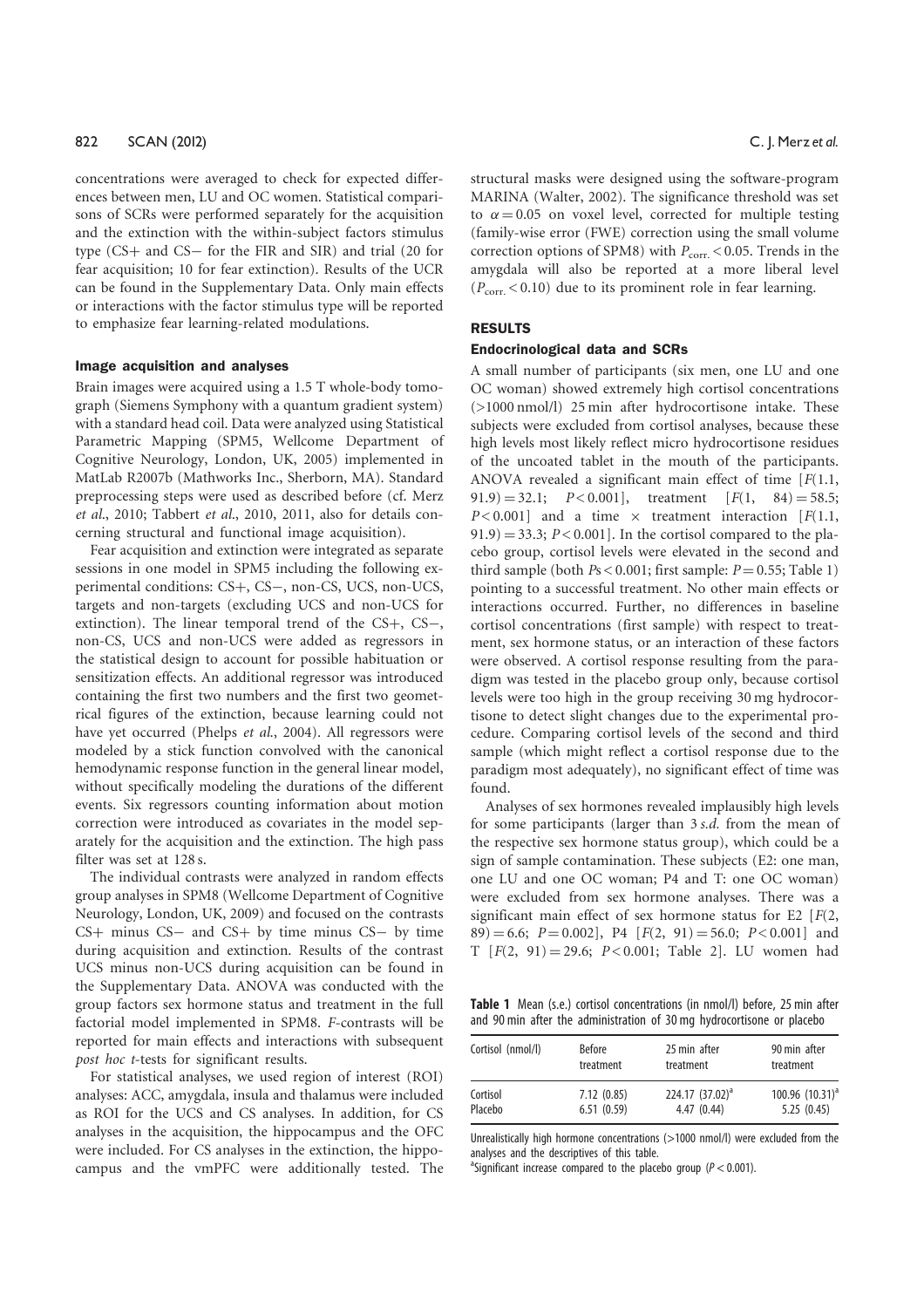#### Extinction and sex hormones SCAN (2012) 823

higher E2 and P4 concentrations than OC women and men (all  $Ps \leq 0.005$ ). Concerning T, men had higher levels than LU and OC women (both Ps < 0.001); LU women had higher concentrations than OC women ( $P = 0.01$ ). No other main effects or interactions emerged. Recruiting of the present sample was successful, because sex hormone levels of the three sex hormone status groups were in the expected range.

Concerning SCRs in the acquisition, ANOVA demonstrated a main effect of stimulus type for the FIR  $[F(1,$  $(85) = 98.2$ ;  $P < 0.001$  and the SIR  $[F(1, 85) = 59.1;$ P < 0.001]. These effects were based on higher SCRs toward the  $CS$ + than toward the  $CS$ -. Moreover, a significant interaction between stimulus type and trial could be detected for the FIR  $[F(11.1, 945.8) = 5.3; P < 0.001]$  and the SIR  $[F(11.3, 945.8) = 5.3; P < 0.001]$  $957.3$  = 4.4;  $P < 0.001$ ] indicating that stimulus processing differed over time. Further, ANOVA revealed a stimulus type  $\times$  trial  $\times$  sex hormone status interaction in the SIR  $[F(22.5, 957.3) = 1.6; P = 0.048]$ . Post hoc tests could not detect differences between the sex hormone status groups. Presumably, this interaction effect is due to differences in single trials; for an illustration of these results, time courses of the differential SCRs in the SIR are depicted in Figure 1A. It appears that LU women had initially higher differential SCRs, which habituated more rapidly compared to those of

Table 2 Mean (s.e.) estradiol, progesterone and testosterone concentrations (in pmol/l) for men, LU and OC women

| Sex hormone<br>(pmol/l) | Estradiol            | Progesterone           | Testosterone                 |
|-------------------------|----------------------|------------------------|------------------------------|
| Men                     | 7.45(0.82)           | 175.06 (16.24)         | $322.13$ $(36.23)^a$         |
| LU women                | 11.93 $(0.82)^{a,b}$ | 616.97 $(59.93)^{a,b}$ | 99.65 (12.02) <sup>a,b</sup> |
| OC women                | 7.71(0.90)           | 141.80 (12.56)         | 61.13 (8.00)                 |

Unrealistically high hormone concentrations (>3s.d. from the mean of the respective sex hormone status group) were excluded from the analyses and the descriptives of this table.

<sup>a</sup>Significant difference compared to OC women (largest  $P \leq 0.01$ ). <sup>b</sup>Significant difference compared to men ( $P \le 0.002$ ).

men and OC women. In the extinction, no main or interaction effects with stimulus type were found. In particular, sex hormone status did not influence extinction learning (see Figure 1B). Additional tests in the six groups separated for the acquisition and the extinction phase can be found in the Supplementary Data (see Supplementary Table S1).

#### Hemodynamic responses

In all analyses of the acquisition and the extinction, the factor treatment (placebo vs cortisol) did not result in significant main or interaction effects.

#### Fear acquisition

In the contrast  $CS+$  by time minus  $CS-$  by time, we found significant neuronal activation in the right ACC ( $x=6$ ,  $y=48$ ,  $z=27$ ,  $F_{\text{max}}=16.42$  and  $P_{\text{corr}}=0.023$ ) and the right insula ( $x = 33$ ,  $y = 9$ ,  $z = 6$ ,  $F_{\text{max}} = 15.92$  and  $P_{\text{corr}} = 0.038$ ). These differentiations were based on linear increases toward the CS- and linear decreases toward the CS+.

In the contrast  $CS+$  minus  $CS-$ , ANOVA revealed significant neuronal activations in all ROI (all  $Ps \leq 0.008$ ) with higher responses to the  $CS+$  than to the  $CS-$ .

Thus, in fear acquisition, reliable CRs could be found without a modulation by cortisol or sex hormone status.

#### Fear extinction

In the contrast  $CS+$  by time minus  $CS-$  by time, we found a significant linear  $CS + / CS$  -differentiation in the right amygdala ( $x = 21$ ,  $y = 3$ ,  $z = -21$ ,  $F_{\text{max}} = 16.34$  and  $P_{\text{corr}} = 0.005$ ) revealing a linear increase toward the CS- and a linear decrease toward the  $CS+$  in all participants.

In the F-test for the main effect sex hormone status in the contrast CS+ minus CS-, ANOVA revealed significant  $CS + / CS -$  differentiations in the right ACC, the right amygdala, bilaterally in the thalamus as well as in the vmPFC (Table 3 and Figure 2). Subsequent t-tests in these structures revealed that OC women had significantly higher CS+/CSdifferentiation than men and LU women in all regions



Fig. 1 Mean differential SCRs (CS+ minus CS- in the SIR) in (A) the fear acquisition and (B) the fear extinction phase separated for men, LU and OC women. A moving average over three trials is illustrated to enhance temporal smoothness. Error bars are standard errors of the mean.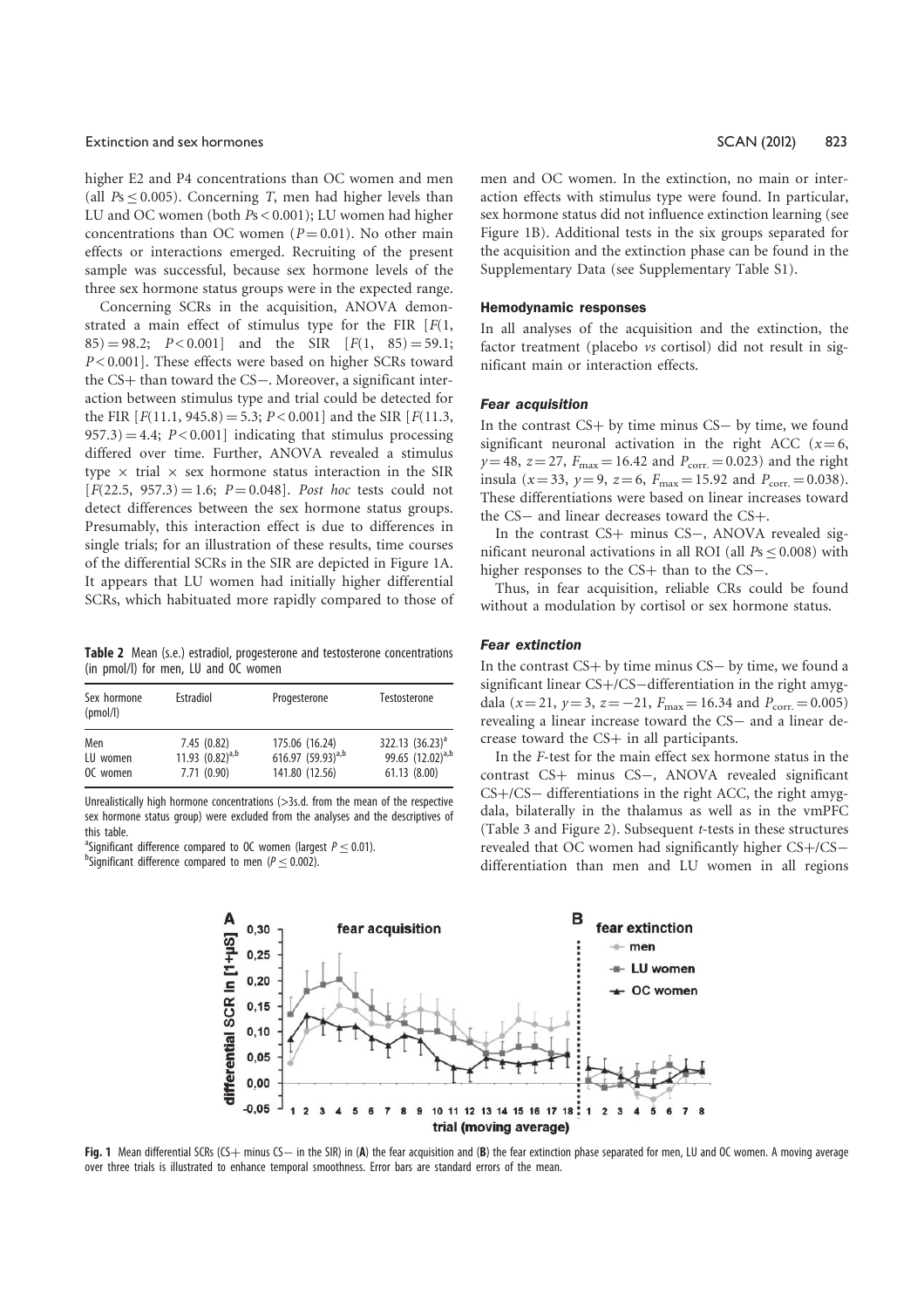| Group                   | Brain region               | Χ     | у     | Ζ     | k   | $F_{\text{max}}$ | $P_{corr.}$ |
|-------------------------|----------------------------|-------|-------|-------|-----|------------------|-------------|
| All participants        | R ACC                      | 3     | 54    | 12    | 166 | 10.42            | 0.021       |
|                         | R amygdala                 | 33    | 0     | $-24$ | 65  | 6.72             | 0.060       |
|                         | L thalamus                 | $-15$ | $-21$ | 12    | 147 | 8.84             | 0.032       |
|                         | R thalamus                 | 6     | $-15$ | 15    | 124 | 9.13             | 0.026       |
|                         | L vmPFC                    | $-3$  | 48    | $-15$ | 192 | 14.16            | 0.001       |
|                         | R vmPFC                    | 9     | 57    | $-3$  | 220 | 10.68            | 0.014       |
| Group                   | Brain region               | Χ     | у     | Z     | k   | $T_{\text{max}}$ | $P_{corr.}$ |
| OC women minus men      | R ACC                      | 6     | 45    | 6     | 285 | 4.12             | 0.012       |
|                         | R amygdala                 | 30    | $-3$  | $-21$ | 122 | 4.20             | 0.002       |
|                         | R thalamus                 | 21    | $-27$ | 3     | 172 | 3.54             | 0.029       |
|                         | L vmPFC                    | -6    | 48    | $-15$ | 269 | 4.91             | 0.001       |
|                         | R vmPFC                    | 9     | 51    | $-12$ | 305 | 3.99             | 0.014       |
| Men minus OC women      | No significant activations |       |       |       |     |                  |             |
| OC women minus LU women | R ACC                      | 3     | 54    | 12    | 191 | 3.94             | 0.023       |
|                         | R amygdala                 | 33    | 0     | $-15$ | 76  | 2.77             | 0.082       |
|                         | L thalamus                 | $-15$ | $-21$ | 12    | 254 | 4.31             | 0.005       |
|                         | R thalamus                 | 9     | $-9$  | 15    | 182 | 3.97             | 0.011       |
|                         | L vmPFC                    | $-3$  | 48    | $-15$ | 227 | 4.65             | 0.002       |
|                         | R vmPFC                    | 3     | 51    | $-9$  | 264 | 4.41             | 0.005       |
| LU women minus OC women | No significant activations |       |       |       |     |                  |             |
| Men minus LU women      | No significant activations |       |       |       |     |                  |             |
| LU women minus men      | No significant activations |       |       |       |     |                  |             |

Table 3 Localization, cluster size (k) and statistics of the peak voxels within the respective ROI resulting from the contrast  $C+$  minus  $C-$  in the extinction

Here, the undirected F-tests revealed a main effect of sex hormone status. Further, results for the post hoc directed t-tests between the sex hormone status groups (men vs LU women versus OC women) are shown.

The significance threshold was  $P_{\text{corr}} < 0.05$  (FWE-corrected according to SPM8; small volume correction); for neuronal activation in the amygdala  $P_{\text{corr}} < 0.10$  was chosen. All coordinates  $(x, y, z)$  are given in MNI space. L = left and R = right.

(except the left thalamus for the comparison OC women minus men; Table 3). As shown in Figure 2, this pattern resulted from higher responses to the CS- compared to the  $CS$ + in men and LU women, whereas OC women had higher neuronal activation to the CS+ in comparison to the CS-. Additionally, plots of the time courses of differential neuronal activation in the peak voxels showed rather steady CRs in the left and the right vmPFC in OC women (Figure 3). In the right amygdala and the right ACC, OC women showed increasing CRs at first; these decreased over time leading to a low level comparable to men and LU women. Time courses of the thalamus activation seem to be quite unspecific.

To gain further insights into the potential association between electrodermal activity (showing no sex hormone status effect) and neuronal activation in fear extinction learning, we correlated differential SCRs with the contrast  $CS$ + minus  $CS$ - in all significant ROI (cf. Table 3). The mean differential SCR (separately for the FIR and the SIR) was included as regressor in simple regression models for all participants as well as separately for men, LU and OC women. Significant t-values identify brain activation significantly correlating with differential SCRs. Results in the SIR revealed no associations. However in the FIR, positive correlations were found in the right ACC, the right amygdala, the right thalamus and the right vmPFC in OC women only (see Table 4).

#### **DISCUSSION**

This fMRI study with a large sample size investigated how sex and stress hormones influence instructed fear acquisition (probably more closely reflecting fear expression rather than fear learning) and in particular fear extinction. Cortisol alone as well as in the interaction with sex hormone status did not influence instructed fear acquisition or extinction. However, sex hormone status influenced neuronal correlates of extinction: OC women showed altered extinction learning compared to men and free-cycling women in the luteal phase. Additionally, an association of neuronal activation with differential SCRs during extinction was observed in OC women only.

In general in extinction, amygdala activation linearly increased toward the CS- and decreased to the CS+. As the amygdala is involved in the detection of salience (Davis and Whalen, 2001; Phan et al., 2002), this finding could be interpreted as a shift in salience from the CS+ toward the CSdue to the (for the participants initially surprising) absence of the UCS in extinction. After having noticed that the  $CS +$ does not predict the UCS anymore, attention might have been directed to the CS- as a possible new cue for the UCS. It has to be mentioned that analysis of the contrast  $CS +$  by time minus  $CS -$  by time in the present study reflects linear changes in neuronal activation over time. Different time courses of  $CS+/CS-$  differentiation might also be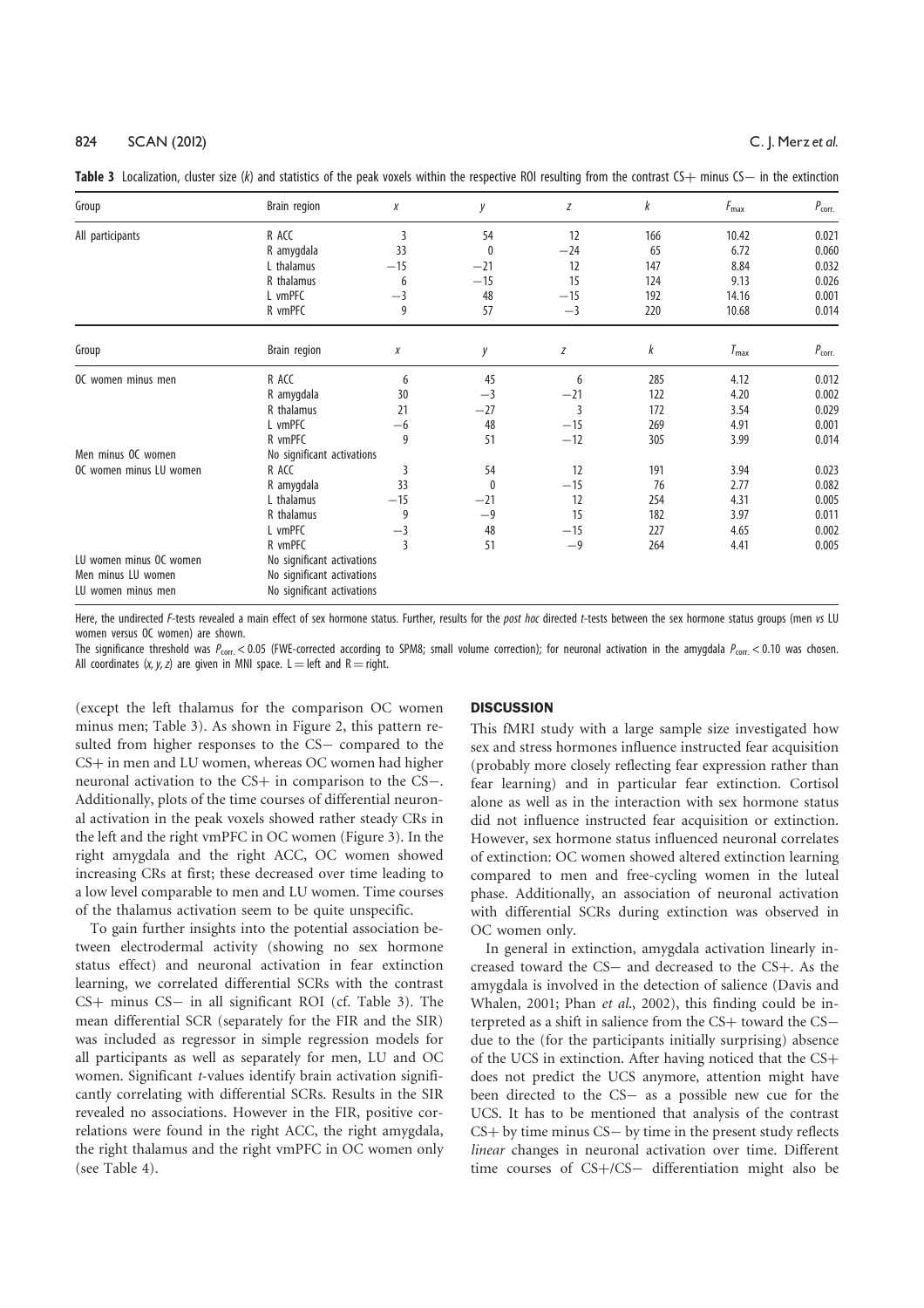Extinction and sex hormones **SCAN (2012)** 825



Fig. 2 Neuronal activation in the extinction for the main effect of sex hormone status on conditioned responses (CS  $+$  minus CS  $-$ ). Data are illustrated with  $F \geq 5.0$ (see color bar for exact F-values). The depicted slices were selected according to the reported activations in the left ( $y = -21$ ) and right thalamus ( $y = -15$ ), the right amygdala ( $y = 0$ ), the right anterior cingulate cortex (ACC;  $y = 54$ ), as well as in the left ( $y = 48$ ) and right ventromedial prefrontal cortex (vmPFC;  $y = 57$ ). Additionally, mean contrast estimates as well as the respective standard errors of the mean to  $CS+$  minus  $CS-$  for men, LU and OC women in the respective peak voxels are displayed in the bar graphs.  $L = left$ ,  $R = right$ .

presumed in extinction, e.g. quadratic or cubic trends. However, the exact time course of the learning process, which is required for the set up of an adequate statistical model, is still unclear, in particular concerning different brain structures.

Most interestingly, we observed differences in extinction learning in our three sex hormone status groups. Neuronal activation in the contrast  $CS$ + minus  $CS$ - was higher in OC women compared to men and LU women in the ACC, the amygdala, the thalamus and the vmPFC. These brain structures have been associated with fear extinction processes (Myers and Davis, 2002; Quirk and Mueller, 2008; Sotres-Bayon and Quirk, 2010) as well as more generally with emotion processing (Bush et al., 2000; Phan et al., 2002, 2004). Furthermore, the amygdala and parts of the ACC seem to be overactive in patients with specific phobia or post-traumatic stress disorder (PTSD; Etkin and Wager, 2007; Shin and Liberzon, 2010). An increased fear

acquisition (Grillon and Morgan, 1999; Orr et al., 2000) and a prolonged fear extinction (Orr et al., 2000; Peri et al., 2000; Blechert et al., 2007) have already been observed in patients with PTSD. Women are much more prone to develop an anxiety disorder (Breslau et al., 1997; Kessler et al., 2005) with a possible maintenance mechanism being e.g. a failure to adequately diminish fear reactions. In the present study, the opposite neuronal activation pattern in OC women compared to men and LU women suggests at least altered extinction learning (van Haaren et al., 1990).

As far as the amygdala is concerned, a previous study observed higher responses to the CS- compared to the CS+ in extinction learning (Phelps et al., 2004; but see LaBar et al., 1998), which were correlated with diminishing differential SCRs. However, in the present study, a statistical significant effect of sex hormone status could not be found in SCRs during extinction. Thus, at the electrodermal level, we cannot confirm the results of the fMRI analyses at first glance. But several important facts have to be taken into consideration. Potentially, SCRs are not sensitive enough to detect slight changes due to extinction learning, especially with a 100% reinforcement schedule in the acquisition phase. BOLD responses might be considered as a more sensitive measure, although they do not necessarily represent the same measure of the fear conditioning process as SCRs. In this line, a dissociation of the electrodermal and the neuronal level in fear conditioning has already been reported (e.g. Tabbert et al., 2006, 2011; Kalisch et al., 2009). Further, to attain a comparable extinction pattern in SCRs (i.e. no significant differentiation between  $CS$  and  $CS$  –) between the sex hormone status groups, a different underlying neuronal activation was necessary. Descriptively, at the beginning of the extinction phase, high  $CS + / CS -$  differentiations were found in the amygdala and the ACC in OC women. Both structures have been related to fear expression (LeDoux, 2000; Phelps et al., 2004; Shin and Liberzon, 2010). Thus, it could be probably suggested that this initial higher activation reflects fear responses, which are still present in the first part of the extinction in OC women but not in men or LU women. Later, neuronal activation in the amygdala and the ACC diminishes resulting in a similar activation pattern in all sex hormone status groups. The assumedly inhibitory vmPFC activation sustained over time in OC women. The vmPFC has been associated with fear extinction and emotion regulation (Quirk and Mueller, 2008; Sotres-Bayon and Quirk, 2010; Hartley and Phelps, 2010); in the present study, this critical structure seems to be recruited steadily in OC women only. Thus, sustained differential vmPFC activation might be necessary to inhibit the initial fear responses still elicited by the amygdala and the ACC in OC women, but not in men or LU women.

Despite the lacking effect of sex hormone status on SCRs in the extinction phase, we could demonstrate in correlation analyses that higher  $CS + / CS -$  responses at the electrodermal level were positively associated with higher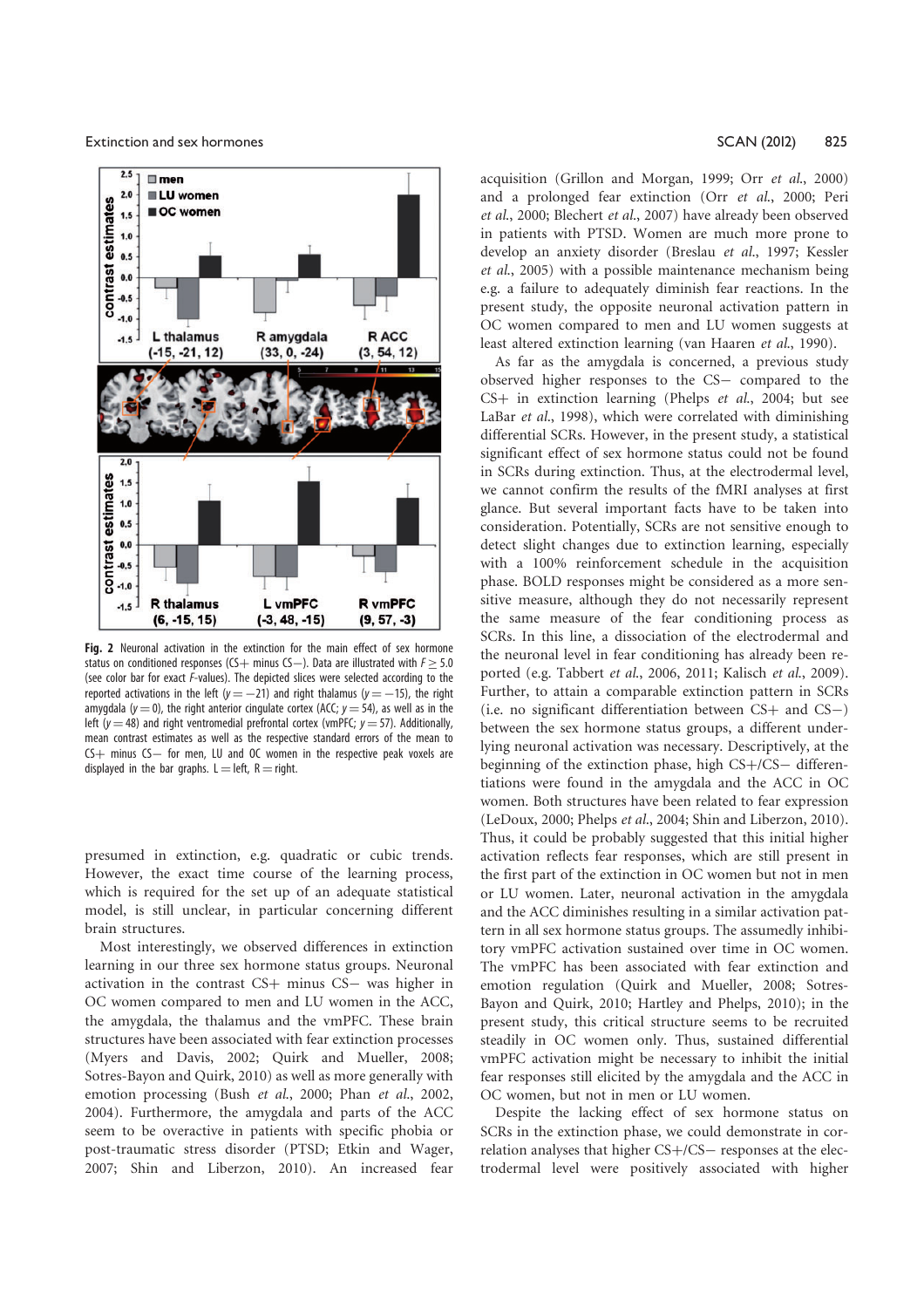



Fig. 3 Extinction learning curves for the contrast  $CS+$  minus  $CS-$  for the three sex hormone status groups (men, LU women and OC women) in the peak voxels of the group statistics (cf. Table 3 and Figure 2). A moving average over three trials is illustrated to enhance temporal smoothness. Error bars are standard errors of the mean. L = left,  $R =$ right.

|                                           | Table 4 Localization and statistics of the peak voxels for the correlation analyses between differential SCRs in the FIR and neuronal activation in the contrast |  |  |  |  |  |
|-------------------------------------------|------------------------------------------------------------------------------------------------------------------------------------------------------------------|--|--|--|--|--|
| $CS+$ minus $CS-$ in the extinction phase |                                                                                                                                                                  |  |  |  |  |  |

| Group                                           | Brain region                                                                                                                           |    |                   |                              | ' max                        | $P_{\rm corr.}$                  |                                  |
|-------------------------------------------------|----------------------------------------------------------------------------------------------------------------------------------------|----|-------------------|------------------------------|------------------------------|----------------------------------|----------------------------------|
| All participants<br>Men<br>LU women<br>OC women | No significant correlation<br>No significant correlation<br>No significant correlation<br>R ACC<br>R amygdala<br>R thalamus<br>R vmPFC | 24 | 18<br>$-18$<br>18 | 27<br>$-24$<br>$-3$<br>$-12$ | 4.00<br>3.99<br>3.75<br>4.20 | 0.055<br>0.013<br>0.044<br>0.030 | 0.641<br>0.640<br>0.616<br>0.659 |

Results are listed for all participants as well as separately for men. LU and OC women within the respective ROI. In order to gain a quantitative measure for the magnitude of these correlations, we calculated the correlation coefficients r for the resulting brain structures using the t-values at the peak voxels of the respective analysis (cf. Rosenthal, 1994).

The significance threshold was  $P_{\text{corr}}$  < 0.05 (FWE-corrected according to SPM8; small volume correction); trends up to  $P_{\text{corr}}$  < 0.10 are shown. All coordinates (x, y, z) are given in MNI space.  $L = left$  and  $R = right$ .

differential activation in the ACC, the amygdala, the thalamus and the vmPFC. This might also be interpreted in terms of fear responses still being present in OC women. However, a negative correlation between vmPFC activation and SCRs would have been expected regarding the literature (Quirk and Mueller, 2008; Hartley and Phelps, 2010; Sotres-Bayon and Quirk, 2010). Nevertheless, the present results indicate that extinction learning is at least altered in OC women as compared to men and LU women.

In addition, the present study suggests that the interpretation of previous conditioning experiments including women without specifying OC usage or the time of measurement in the menstrual cycle might be compromised. Differing sex hormone levels in women could explain

divergent results reported in the literature. Future conditioning studies should consider sex hormones as a relevant source of variation. It would be interesting to investigate women in the early follicular phase. They have low E2 and P4 levels comparable to OC women, but resulting from endogenous release instead of exogenous treatment. With this approach, direct effects of OC intake could be tested (cf. Kuhlmann and Wolf, 2005).

LU women have high E2 concentrations, whereas men and OC women have comparable low E2 levels. If sex hormones, in particular E2, were involved in the modulation of fear extinction, men and OC women should have displayed comparable  $CS + / CS -$  differentiations. At first sight, this seems not to be the case, because men and LU women showed the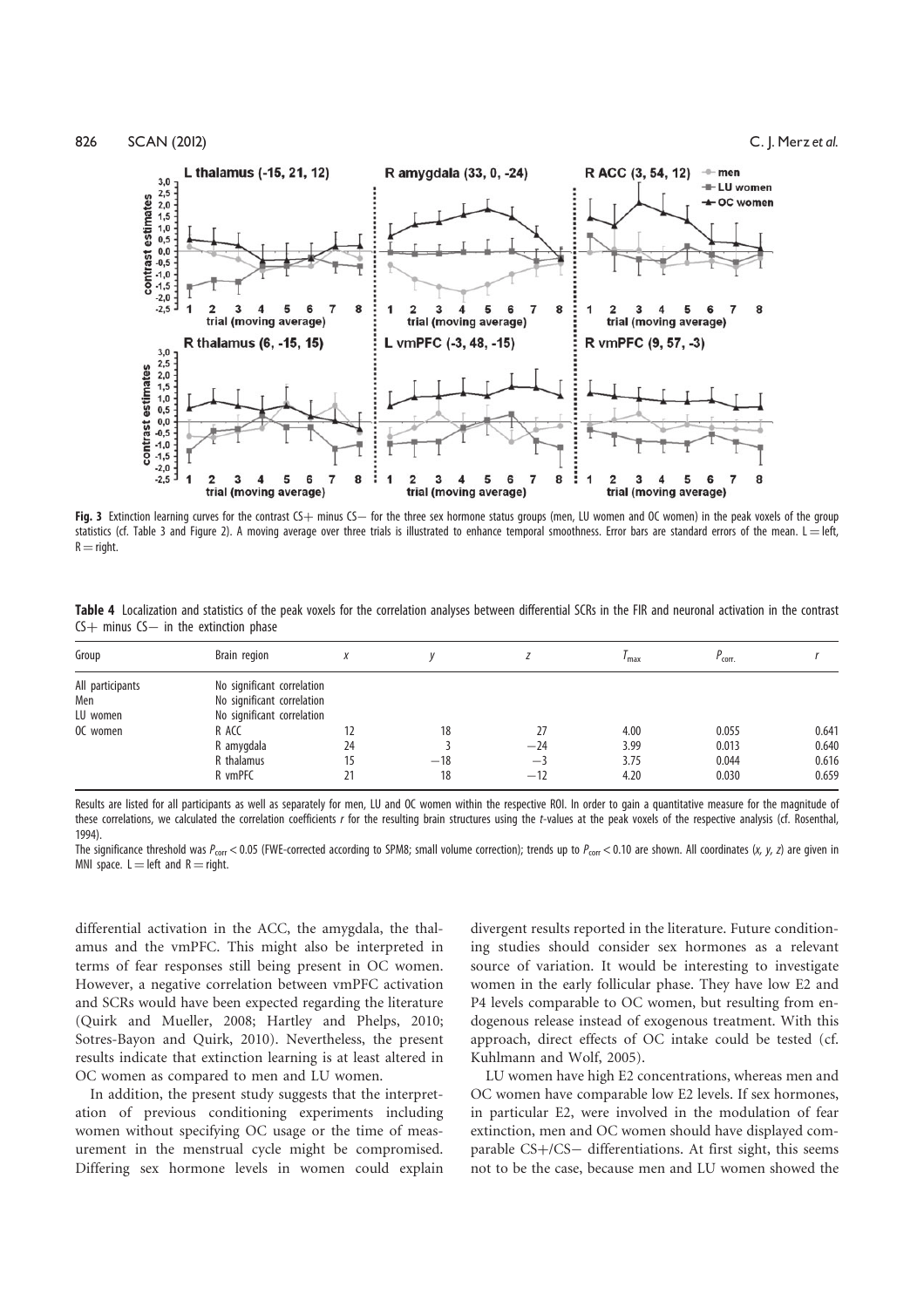#### Extinction and sex hormones **Extinction and sex hormones SCAN** (2012) 827

same neuronal activation pattern. Yet, high T concentrations in men might intervene either directly or indirectly after aromatization into E2 leading to higher E2 availability in men (cf. Milad et al., 2010). In conditioned taste aversion, it has been observed that female rats extinguish CRs more rapidly than male rats, with an application of E2 accelerating extinction (Chambers, 1976; Yuan and Chambers, 1999a, 1999b). Our present results are also in line with studies associating high E2 levels with facilitated extinction (Markus and Zecevic, 1997; Milad et al., 2006, 2009, 2010; Chang et al., 2009) and OC treatment in rats with anxietylike behavior (Follesa et al., 2002). Besides fear extinction, E2 is related to the modulation of learning and memory processes in general (Korol, 2004). Our findings appear to suggest that the current sex hormone status has a stronger influence on emotional learning processes than biological sex (cf. Andreano and Cahill, 2010).

Long-term effects of sex hormones on neuronal morphology and physiology during development are termed organizational effects. In contrast, activational effects refer to the impact of current availability of sex hormones on morphological and physiological changes throughout the whole lifespan (McCarthy and Konkle, 2005; Gillies and McArthur, 2010). In this line, the present study proposes that sex hormones exert their influence on fear extinction rather via activational and not via organizational actions; otherwise, LU and OC women should have displayed the same response pattern. Experiments using E2 and P4 administration or blockade of their receptors (e.g. Bowman et al., 2002; Milad et al., 2009; Walf and Frye, 2009) might be able to disentangle activational from organizational effects.

In the contrast  $CS+$  minus  $CS-$  in the instructed fear acquisition, we observed significant activations in all preselected ROI, i.e. in the amygdala, the ACC, the hippocampus, the insula, the OFC and the thalamus. This supports the assumption that the fear conditioning protocol was successful in eliciting CRs in fear-related structures, which is also mirrored in conditioned SCRs in the FIR and SIR. Importantly, prior instruction about the CS–UCS contingencies probably leads to a measure of fear expression (rather than genuine fear learning) in the acquisition phase when comparing  $CS$  and  $CS$  –. A more detailed discussion of the results of the acquisition phase is provided in the Supplementary Data.

Extinction learning was not modulated by cortisol, which is in contrast to several studies in rodents (e.g. Yang et al., 2006, 2007) and humans (Jackson et al., 2006; Zorawski et al., 2006; see Akirav and Maroun, 2007 for a review). Some of these reports used stress induction also leading to an activation of the autonomous nervous system besides a cortisol release. Further, the specific dose of cortisol (30 mg) can be responsible for the divergent results. An inverted U-shaped curve as well as linear associations have been proposed for cortisol effects to occur (de Kloet et al., 1999; Lupien et al., 2007; Sandi and Pinelo-Nava, 2007). Hence, we cannot exclude that different results would have been obtained with a lower dosage of hydrocortisone or with an induction of psychosocial stress. In this line, lowered cortisol levels, that have been proposed in PTSD (de Kloet et al., 2006; Yehuda, 2009), might also be interesting. Differences in response to cortisol increases in women compared to men should also be considered (cf. Paris et al., 2010). Moreover, cortisol exerts its influence on learning and memory processes via rapid non-genomic effects as well as via a slower genomic pathway (Joëls et al., 2006). Thereby, a gradual shift between these two effects has been suggested (de Kloet et al., 2005). In our design, the acquisition phase took place between 45 and 65 min and the extinction phase between 70 and 81 min after the intake of the tablets. So, a clear distinction between non-genomic and genomic effects of cortisol cannot be made (cf. Henckens et al., 2010).

The exact conditioning protocol might also be responsible for the discrepant findings. A recent study in learned aware OC women with the identical experimental design revealed that placebo compared to cortisol was associated with higher differential neuronal responses during extinction learning (Tabbert et al., 2010). One possible reason for these discrepancies is that in the present sample, we investigated instructed fear learning. So, differences in contingency awareness during fear acquisition (cf. Tabbert et al., 2011) might explain the lacking cortisol effects in the present study. One could speculate that the type of fear learning (instructed vs learned) alters cortisol effects on subsequent extinction learning. Presumably, learned aware participants needed more time to detect the correct CS–UCS contingencies during fear acquisition and extinction. But extinction learning seems to occur faster with a prior instruction about the relationship between CS and UCS in fear acquisition. Potentially, cortisol cannot influence this rapid process or its impact is detectable in the first trials only. Speculatively, contingency awareness seems to be relevant not only for fear acquisition (Klucken et al., 2009; Tabbert et al., 2011), but also for fear extinction and its modulation by cortisol. This clearly has to be tested in future studies.

As a limitation of sex hormone status effects, several methodologies suggest that prefrontal functioning, e.g. attention, is altered at particular stages of the menstrual cycle (e.g. McCourt et al., 1997; Solis-Ortiz et al., 2004; Holländer et al., 2005; Solis-Ortiz and Corsi-Cabrera, 2008). Further, conscious and, more importantly, subconscious attention levels might influence fear conditioning processes. Since we did not measure objective attention or other dimensions of prefrontal activation, it remains unclear if these confounding variables might have influenced the present results.

In conclusion, we observed that sex hormone status modulates fear extinction learning in several brain structures. In contrast, instructed fear acquisition was comparable between the groups. Therefore, a carry-over effect of different fear acquisition prior to extinction can be excluded. No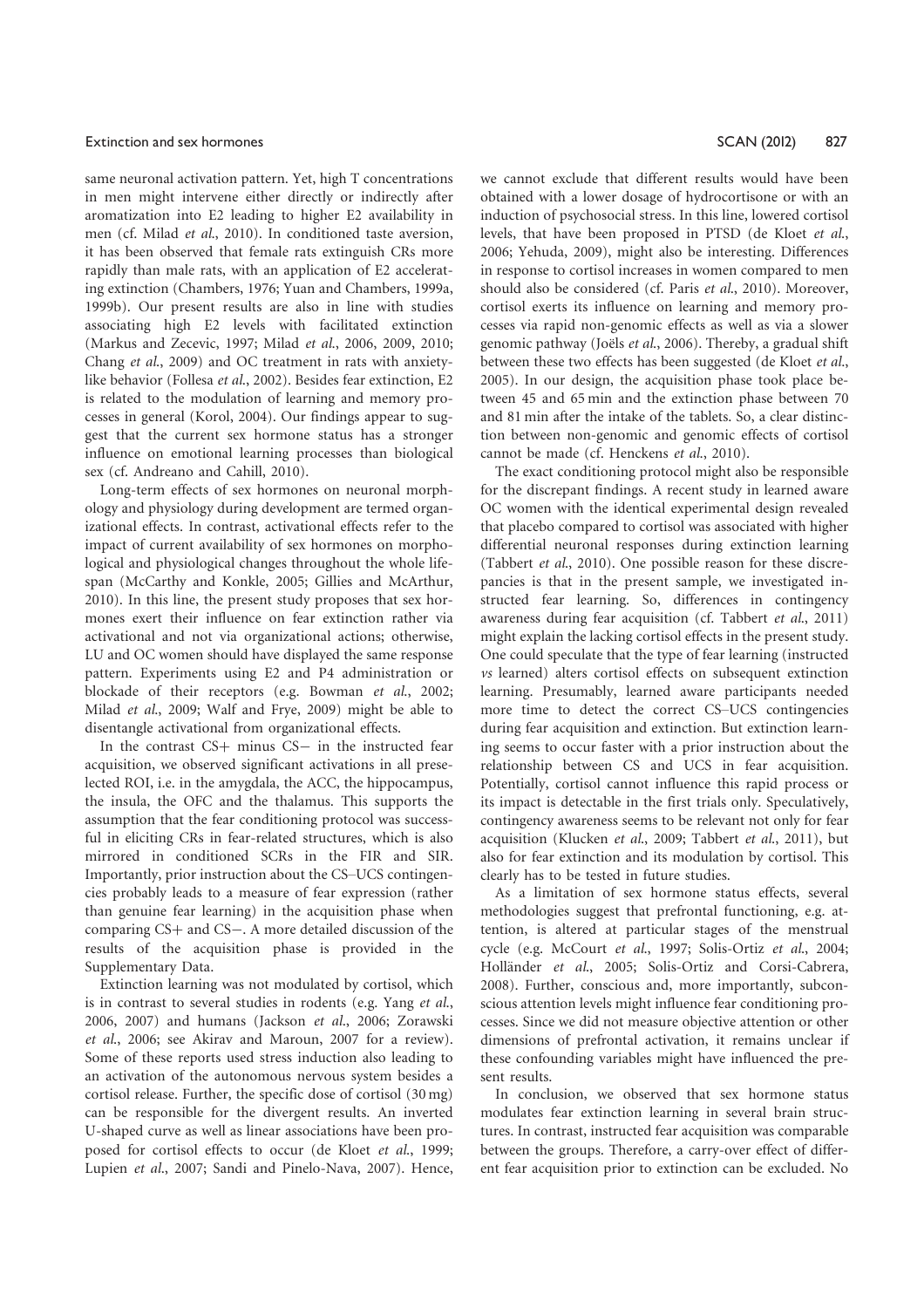interaction of cortisol and sex hormone status occurred in fear acquisition and extinction. During extinction, OC women exhibited higher CS+/CS- differentiation in ACC, amygdala, thalamus and vmPFC compared to men and LU women. Moreover, differential SCRs were positively correlated with neuronal activation in these fear-related brain regions, but only in OC women. Descriptively, different time courses of the activation of the fear network could also be observed in the sex hormone status groups. Taken together, it is suggested that extinction learning is altered during times of low sex hormone availability. However, direct effects of exogenous sex steroids in OC cannot be excluded. Of note, biological sex is not a major factor explaining the variance in our paradigm, but rather the current presence or absence of sex hormones. These results should be taken into account in future conditioning studies. Moreover, the altered fear extinction of OC women might be relevant for the treatment of patients with anxiety disorders (Anderson and Insel, 2006).

# SUPPLEMENTARY DATA

Supplementary data are available at SCAN online.

#### Conflict of Interest

None declared.

#### **REFERENCES**

- Akirav, I., Maroun, M. (2007). The role of the medial prefrontal cortex-amygdala circuit in stress effects on the extinction of fear. Neural Plasticity, doi:10.1155/2007/30873.
- Anderson, K.C., Insel, T.R. (2006). The promise of extinction research for the prevention and treatment of anxiety disorders. Biological Psychiatry, 60, 319–21.
- Andreano, J.M., Cahill, L. (2010). Menstrual cycle modulation of medial temporal activity evoked by negative emotion. NeuroImage, 53, 1286–93.
- Baran, S.E., Armstrong, C.E., Niren, D.C., Hanna, J.J., Conrad, C.D. (2009). Chronic stress and sex differences on the recall of fear conditioning and extinction. Neurobiology of Learning and Memory, 91, 323–32.
- Bentz, D., Michael, T., de Quervain, D.J.-F., Wilhelm, F.H. (2010). Enhancing exposure therapy for anxiety disorders with glucocorticoids: from basic mechanisms of emotional learning to clinical applications. Journal of Anxiety Disorders, 24, 223–30.
- Blechert, J., Michael, T., Vriends, N., Margraf, J., Wilhelm, F.H. (2007). Fear conditioning in posttraumatic stress disorder: evidence for delayed extinction of autonomic, experiential, and behavioural responses. Behaviour research and therapy, 45, 2019–33.
- Bowman, R.E., Ferguson, D., Luine, V.N. (2002). Effects of chronic restraint stress and estradiol on open field activity, spatial memory, and monoaminergic neurotransmitters in ovariectomized rats. Neuroscience, 113,  $401 - 10$ .
- Breslau, N., Davis, G.C., Andreski, P., Peterson, E.L., Schultz, L.R. (1997). Sex differences in posttraumatic stress disorder. Archives of General Psychiatry, 54, 1044–8.
- Buffet, N.C., Djakoure, C., Maitre, S.C., Bouchard, P. (1998). Regulation of the human menstrual cycle. Frontiers in Neuroendocrinology, 19, 151–86.
- Bush, G., Luu, P., Posner, M.I. (2000). Cognitive and emotional influences in anterior cingulate cortex. Trends in Cognitive Sciences, 4, 215–22.
- Chambers, K.C. (1976). Hormonal influences on sexual dimorphism in rate of extinction of a conditioned taste-aversion in rats. Journal of Comparative and Physiological Psychology, 90, 851–6.
- Chang, Y.-J., Yang, C.-H., Liang, Y.-C., Yeh, C.-M., Huang, C.-C., Hsu, K.- S. (2009). Estrogen modulates sexually dimorphic contextual fear

extinction in rats through estrogen receptor beta. Hippocampus, 19, 1142–50.

- Dalla, C., Shors, T.J. (2009). Sex differences in learning processes of classical and operant conditioning. Physiology & Behavior, 97, 229-38.
- Davis, M., Whalen, P.J. (2001). The amygdala: vigilance and emotion. Molecular Psychiatry, 6, 13–34.
- de Kloet, C.S., Vermetten, E., Geuze, E., Kavelaars, A., Heijnen, C.J., Westenberg, H.G.M. (2006). Assessment of HPA-axis function in posttraumatic stress disorder: pharmacological and non-pharmacological challenge tests, a review. Journal of Psychiatric Research, 40, 550–67.
- de Kloet, E.R., Joëls, M., Holsboer, F. (2005). Stress and the brain: from adaptation to disease. Nature Reviews Neuroscience, 6, 463–75.
- de Kloet, E.R., Oitzl, M.S., Joëls, M. (1999). Stress and cognition: are corticosteroids good or bad guys? Trends in Neurosciences, 22, 422–6.
- Delgado, M.R., Olsson, A., Phelps, E.A. (2006). Extending animal models of fear conditioning to humans. Biological Psychology, 73, 39–48.
- de Quervain, D.J.-F., Bentz, D., Michael, T., Bolt, O.C., Wiederhold, B.K., Margraf, J., Wilhelm, F.H. (2011). Glucocorticoids enhance extinction-based psychotherapy. Proceedings of the National Academy of Sciences, 108, 6621–25.
- Etkin, A., Wager, T.D. (2007). Functional neuroimaging of anxiety: a meta-analysis of emotional processing in PTSD, social anxiety disorder, and specific phobia. The American journal of psychiatry, 164, 1476–88.
- Follesa, P., Porcu, P., Sogliano, C., Cinus, M., Biggio, F., Mancuso, L., et al. (2002). Changes in GABA(A) receptor gamma2 subunit gene expression induced by long-term administration of oral contraceptives in rats. Neuropharmacology, 42, 325–36.
- Gillies, G.E., McArthur, S. (2010). Estrogen actions in the brain and the basis for differential action in men and women: a case for sex-specific medicines. Pharmacological Reviews, 62, 155–98.
- Grillon, C., Morgan, C.A. (1999). Fear-potentiated startle conditioning to explicit and contextual cues in gulf war veterans with posttraumatic stress disorder. Journal of Abnormal Psychology, 108, 134–42.
- Hartley, C.A., Phelps, E.A. (2010). Changing fear: the neurocircuitry of emotion regulation. Neuropsychopharmacology, 35, 136–46.
- Henckens, M.J.A.G., van Wingen, G.A., Joëls, M., Fernandez, G. (2010). Time-dependent effects of corticosteroids on human amygdala processing. The Journal of Neuroscience, 30, 12725–32.
- Holländer, A., Hausmann, M., Hamm, J.P., Corballis, M.C. (2005). Sex hormonal modulation of hemispheric asymmetries in the attentional blink. Journal of the International Neuropsychological Society, 11, 263–72.
- Izquierdo, A., Wellman, C.L., Holmes, A. (2006). Brief uncontrollable stress causes dendritic retraction in infralimbic cortex and resistance to fear extinction in mice. The Journal of Neuroscience, 26, 5733–8.
- Jackson, E.D., Payne, J.D., Nadel, L., Jacobs, W.J. (2006). Stress differentially modulates fear conditioning in healthy men and women. Biological Psychiatry, 59, 516–22.
- Joëls, M., Pu, Z., Wiegert, O., Oitzl, M.S., Krugers, H.J. (2006). Learning under stress: how does it work? Trends in Cognitive Sciences, 10, 152–8.
- Kalisch, R., Holt, B., Petrovic, P., Martino, B., de Klöppel, S., Büchel, C., et al. (2009). The NMDA agonist D-cycloserine facilitates fear memory consolidation in humans. Cerebral Cortex, 19, 187–96.
- Kessler, R.C., Berglund, P., Demler, O., Jin, R., Merikangas, K.R., Walters, E.E. (2005). Lifetime prevalence and age-of-onset distributions of DSM-IV disorders in the national comorbidity survey replication. Archives of General Psychiatry, 62, 593–602.
- Klucken, T., Tabbert, K., Schweckendiek, J., Merz, C.J., Kagerer, S., Vaitl, D., et al. (2009). Contingency learning in human fear conditioning involves the ventral striatum. Human Brain Mapping, 30, 3636–44.
- Knight, D.C., Cheng, D.T., Smith, C.N., Stein, E.A., Helmstetter, F.J. (2004a). Neural substrates mediating human delay and trace fear conditioning. The Journal of Neuroscience, 24, 218–28.
- Knight, D.C., Smith, C.N., Cheng, D.T., Stein, E.A., Helmstetter, F.J. (2004b). Amygdala and hippocampal activity during acquisition and extinction of human fear conditioning. Cognitive, Affective & Behavioral Neuroscience, 4, 317–25.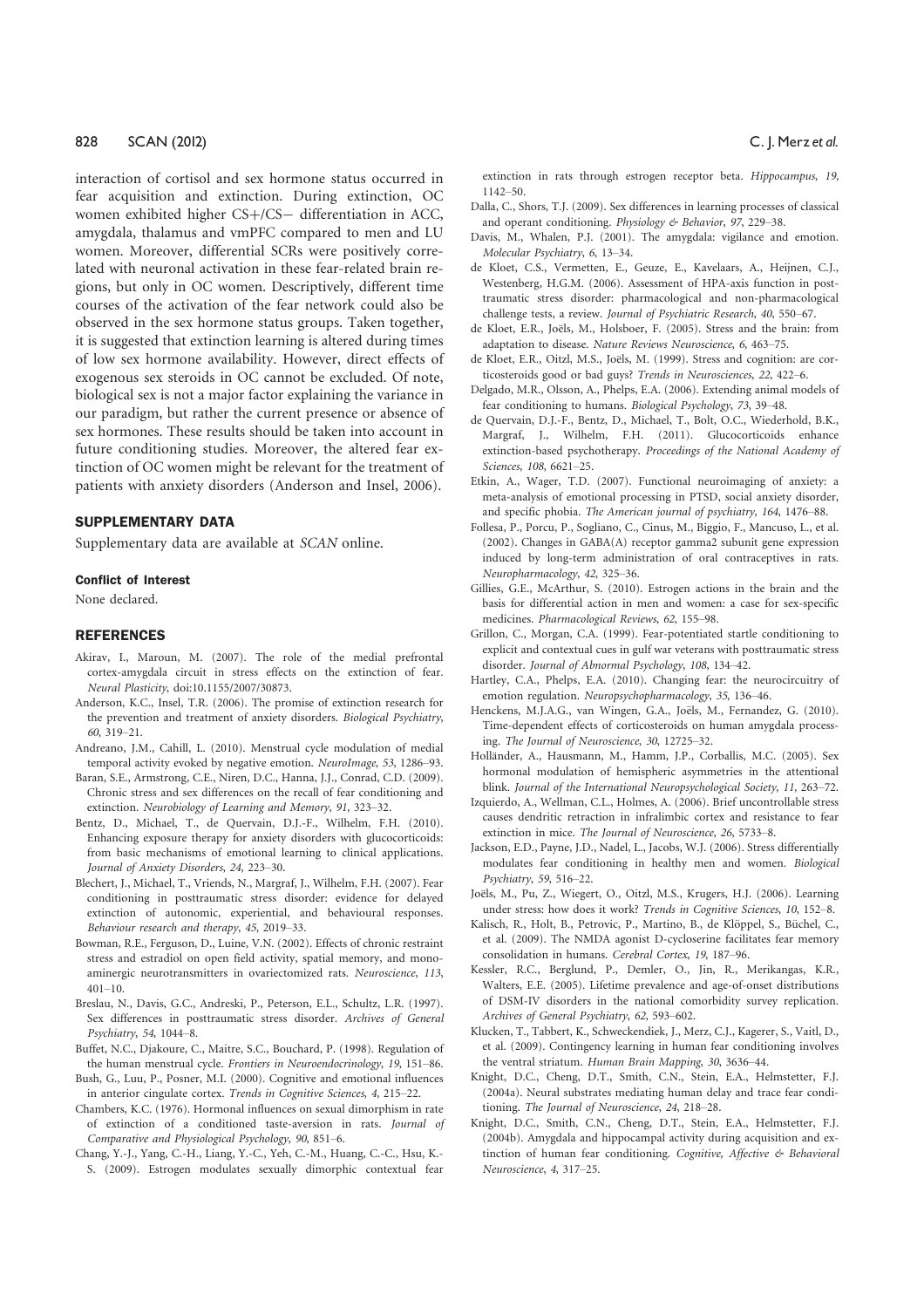#### Extinction and sex hormones **Extinction and sex hormones SCAN (2012)** 829

- Korol, D.L. (2004). Role of estrogen in balancing contributions from multiple memory systems. Neurobiology of learning and memory, 82, 309–23.
- Kuhlmann, S., Wolf, O.T. (2005). Cortisol and memory retrieval in women: influence of menstrual cycle and oral contraceptives. Psychopharmacology, 183, 65–71.
- LaBar, K.S., Gatenby, J.C., Gore, J.C., LeDoux, J.E., Phelps, E.A. (1998). Human amygdala activation during conditioned fear acquisition and extinction: a mixed-trial fMRI study. Neuron, 20, 937–45.
- LeDoux, J.E. (2000). Emotion circuits in the brain. Annual review of neuroscience, 23, 155–84.
- Lupien, S.J., Maheu, F.S., Tu, M.T., Fiocco, A., Schramek, T.E. (2007). The effects of stress and stress hormones on human cognition: implications for the field of brain and cognition. Brain and cognition, 65, 209–37.
- Markus, E.J., Zecevic, M. (1997). Sex differences and estrous cycle changes in hippocampus-dependent fear conditioning. Psychobiology, 25, 246–52.
- McCarthy, M.M., Konkle, A.T.M. (2005). When is a sex difference not a sex difference? Frontiers in neuroendocrinology, 26, 85–102.
- McCourt, M.E., Mark, V.W., Radonovich, K.J., Willison, S.K., Freeman, P. (1997). The effects of gender, menstrual phase and practice on the perceived location of the midsagittal plane. Neuropsychologia, 35, 717–24.
- Merz, C.J., Tabbert, K., Schweckendiek, J., Klucken, T., Vaitl, D., Stark, R., et al. (2010). Investigating the impact of sex and cortisol on implicit fear conditioning with fMRI. Psychoneuroendocrinology, 35, 33–46.
- Milad, M.R., Zeidan, M.A., Contero, A., Pitman, R.K., Klibanski, A., Rauch, S.L., et al. (2010). The influence of gonadal hormones on conditioned fear extinction in healthy humans. Neuroscience, 168, 652–8.
- Milad, M.R., Goldstein, J.M., Orr, S.P., Wedig, M.M., Klibanski, A., Pitman, R.K., et al. (2006). Fear conditioning and extinction: influence of sex and menstrual cycle in healthy humans. Behavioral Neuroscience, 120, 1196–203.
- Milad, M.R., Igoe, S.A., Lebron-Milad, K., Novales, J.E. (2009). Estrous cycle phase and gonadal homones influence conditioned fear extinction. Neuroscience, 164, 887–95.
- Mineka, S., Zinbarg, R. (2006). A contemporary learning theory perspective on the etiology of anxiety disorders - It's not what you thought it was. American psychologist, 61, 10–26.
- Mineka, S., Oehlberg, K. (2008). The relevance of recent developments in classical conditioning to understanding the etiology and maintenance of anxiety disorders. Acta Psychologica, 127, 567–80.
- Miracle, A.D., Brace, M.F., Huyck, K.D., Singler, S.A., Wellman, C.L. (2006). Chronic stress impairs recall of extinction of conditioned fear. Neurobiology of learning and memory, 85, 213–8.
- Myers, K.M., Davis, M. (2002). Behavioral and neural analysis of extinction. Neuron, 36, 567–84.
- Oldfield, R.C. (1971). The assessment and analysis of handedness: the Edinburgh inventory. Neuropsychologia, 9, 97–113.
- Orr, S.P., Metzger, L.J., Lasko, N.B., Macklin, M.L., Peri, T., Pitman, R.K. (2000). De novo conditioning in trauma-exposed individuals with and without posttraumatic stress disorder. Journal of abnormal psychology, 109, 290–8.
- Paris, J.J., Franco, C., Sodano, R., Freidenberg, B., Gordis, E., Anderson, D.A., et al. (2010). Sex differences in salivary cortisol in response to acute stressors among healthy participants, in recreational or pathological gamblers, and in those with posttraumatic stress disorder. Hormones and Behavior, 57, 35–45.
- Peri, T., Ben-Shakhar, G., Orr, S.P., Shalev, A.Y. (2000). Psychophysiologic assessment of aversive conditioning in posttraumatic stress disorder. Biological Psychiatry, 47, 512–9.
- Phan, K.L., Wager, T.D., Taylor, S.F., Liberzon, I. (2002). Functional neuroanatomy of emotion: a meta-analysis of emotion activation studies in PET and fMRI. NeuroImage, 16, 331-48.
- Phan, K.L., Wager, T.D., Taylor, S.F., Liberzon, I. (2004). Functional neuroimaging studies of human emotions. CNS Spectrums, 9, 258–66.
- Phelps, E.A., Delgado, M.R., Nearing, K.I., LeDoux, J.E. (2004). Extinction learning in humans: role of the amygdala and vmPFC. Neuron, 43, 897–905.
- Prokasy, W.F., Ebel, H.C. (1967). Three components of the classically conditioned GSR in human subjects. Journal of Experimental Psychology, 73, 247–56.
- Quirk, G.J., Mueller, D. (2008). Neural mechanisms of extinction learning and retrieval. Neuropharmacology, 33, 56–72.
- Rodrigues, S.M., LeDoux, J.E., Sapolsky, R.M. (2009). The influence of stress hormones on fear circuitry. Annual Review of Neuroscience, 32, 289–313.
- Rolls, E.T. (1999). The Brain and Emotion. New York: Oxford University Press.
- Rosenthal, R. (1994). Parametric measures of effect size. In: Cooper, H., Hedges, L.V., editors. The Handbook of Research Synthesis. New York: Russell Sage Foundation, pp. 231–44.
- Sandi, C., Pinelo-Nava, M.T. (2007). Stress and memory: behavioral effects and neurobiological mechanisms. Neural Plasticity, doi:10.1155/2007/ 78970.
- Schwabe, L., Wolf, O.T., Oitzl, M.S. (2010). Memory formation under stress: quantity and quality. Neuroscience and Biobehavioral Reviews, 34, 584–91.
- Sehlmeyer, C., Schöning, S., Zwitserlood, P., Pfleiderer, B., Kircher, T., Arolt, V., et al. (2009). Human fear conditioning and extinction in neuroimaging: a systematic review. PLoS ONE, 4, e5865.
- Shin, L.M., Liberzon, I. (2010). The neurocircuitry of fear, stress, and anxiety disorders. Neuropsychopharmacology, 35, 169–91.
- Solis-Ortiz, S., Corsi-Cabrera, M. (2008). Sustained attention is favored by progesterone during early luteal phase and visuo-spatial memory by estrogens during ovulatory phase in young women. Psychoneuroendocrinology, 33, 989–98.
- Solis-Ortiz, S., Guevara, M.A., Corsi-Cabrera, M. (2004). Performance in a test demanding prefrontal functions is favored by early luteal phase progesterone: an electroencephalographic study. Psychoneuroendocrinology, 29, 1047–57.
- Solomon, M.B., Herman, J.P. (2009). Sex differences in psychopathology: of gonads, adrenals and mental illness. Physiology & Behavior, 97, 250-8.
- Sotres-Bayon, F., Quirk, G.J. (2010). Prefrontal control of fear: more than just extinction. Current Opinion in Neurobiology, 20, 1–5.
- Stark, R., Wolf, O.T., Tabbert, K., Kagerer, S., Zimmermann, M., Kirsch, P., et al. (2006). Influence of the stress hormone cortisol on fear conditioning in humans: evidence for sex differences in the response of the prefrontal cortex. NeuroImage, 32, 1290–8.
- Tabbert, K., Merz, C.J., Klucken, T., Schweckendiek, J., Vaitl, D., Wolf, O.T., et al. (2010). Cortisol enhances neural differentiation during fear acquisition and extinction in contingency aware young women. Neurobiology of Learning and Memory, 94, 392–401.
- Tabbert, K., Merz, C.J., Klucken, T., Schweckendiek, J., Vaitl, D., Wolf, O.T., et al. (2011). Influence of contingency awareness on neural, electrodermal and evaluative responses during fear conditioning. Social Cognitive and Affective Neuroscience, 6, 495–506.
- Tabbert, K., Stark, R., Kirsch, P., Vaitl, D. (2005). Hemodynamic responses of the amygdala, the orbitofrontal cortex and the visual cortex during a fear conditioning paradigm. International Journal of Psychophysiology, 57, 15–23.
- Tabbert, K., Stark, R., Kirsch, P., Vaitl, D. (2006). Dissociation of neural responses and skin conductance reactions during fear conditioning with and without awareness of stimulus contingencies. NeuroImage, 32, 761–70.
- Toufexis, D.J., Myers, K.M., Davis, M. (2006). The effect of gonadal hormones and gender on anxiety and emotional learning. Hormones and Behavior, 50, 539–49.
- van Haaren, F., van Hest, A., Heinsbroek, R.P.W. (1990). Behavioral differences between male and female rats: effects of gonadal hormones on learning and memory. Neuroscience and Biobehavioral Reviews, 14, 23–33.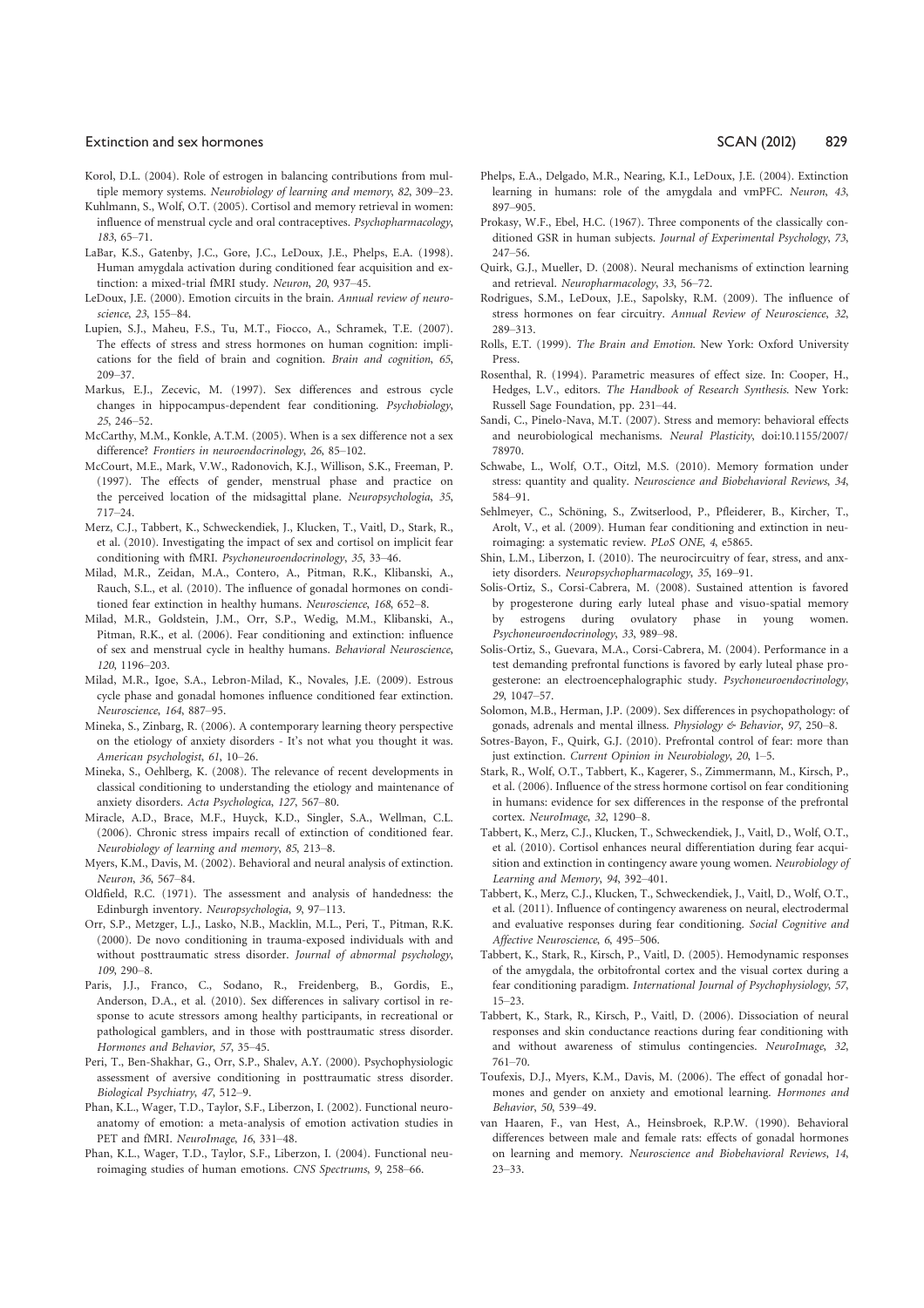- Walf, A.A., Frye, C.A. (2009). Estradiol reduces anxiety- and depression-like behavior of aged female mice. Physiology & Behavior, 99, 169–74.
- Walter, B. (2002). MARINA: an easy to use tool for the creation of masks for region of interest analyses. Proceedings of the 9th International Conference on Functional Mapping of the Human Brain, available on CD-Rom in NeuroImage, 19(2).
- Wolf, O.T. (2009). Stress and memory in humans: twelve years of progress? Brain Research, 1293, 142–54.
- Yang, Y.-L., Chao, P.-K., Lu, K.-T. (2006). Systemic and intra-amygdala administration of glucocorticoid agonist and antagonist modulate extinction of conditioned fear. Neuropharmacology, 31, 912–24.
- Yang, Y.-L., Chao, P.-K., Ro, L.-S., Wo, Y.-Y.P., Lu, K.-T. (2007). Glutamate NMDA receptors within the amygdala participate in the modulatory

effect of glucocorticoids on extinction of conditioned fear in rats. Neuropharmacology, 32, 1042–51.

- Yehuda, R. (2009). Status of glucocorticoid alterations in post-traumatic stress disorder. Annals of the New York Academy of Sciences, 1179, 56–69.
- Yuan, D.L., Chambers, K.C. (1999a). Estradiol accelerates extinction of a conditioned taste aversion in female and male rats. Hormones and Behavior, 36, 1–16.
- Yuan, D.L., Chambers, K.C. (1999b). Estradiol accelerates extinction of lithium chloride-induced conditioned taste aversions through its illness-associated properties. Hormones and Behavior, 36, 287–98.
- Zorawski, M., Blanding, N.Q., Kuhn, C.M., LaBar, K.S. (2006). Effects of stress and sex on acquisition and consolidation of human fear conditioning. Learning & Memory, 13, 441–50.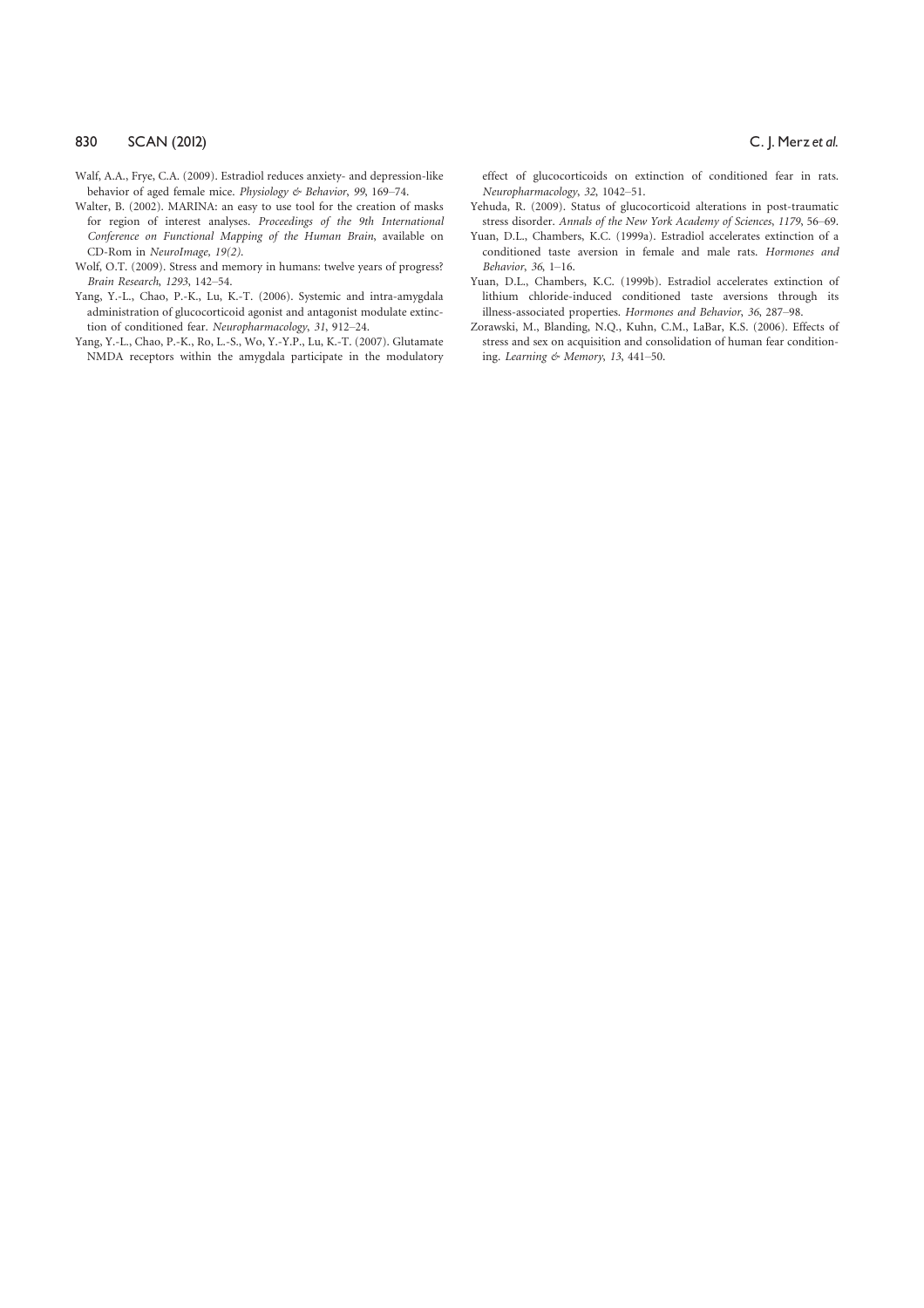**Neuronal correlates of extinction learning are modulated by sex hormones**  Christian Josef Merz<sup>a,b</sup>, Katharina Tabbert<sup>b</sup>, Jan Schweckendiek<sup>b</sup>, Tim Klucken<sup>b</sup>, Dieter Vaitl<sup>b</sup>, Rudolf Stark<sup>b</sup>, and Oliver Tobias Wolf<sup>a</sup>

<sup>a</sup> Department of Cognitive Psychology, Ruhr-University Bochum, Universitätsstr. 150, 44780 Bochum, Germany <sup>b</sup> Bender Institute of Neuroimaging, University of Giessen, Otto-Behaghel-Str. 10H, 35394 Giessen, Germany

# **Supplement**

# **Analyses and discussion of the UCRs**

Concerning SCRs in the acquisition, ANOVA demonstrated a main effect of stimulustype for the UCR ( $F(1, 85) = 242.7$ ;  $p < .001$ ) reflecting higher SCRs to the UCS compared to the non-UCS. Moreover, a significant interaction between stimulus-type and trial  $(F(11.2,$ 951.5) = 8.9;  $p < .001$ ) as well as a stimulus-type x trial x sex hormone status interaction  $(F(22.4, 951.5) = 2.5; p < .001)$  could be detected for the UCR. Post hoc tests showed a habituation of the UCR (stimulus-type x trial interaction) in LU and OC women, but not in men.

 In the contrast UCS minus non-UCS (representing the UCRs) for the whole group, all ROI were significantly activated (all  $ps < .001$ ). Further, ANOVA revealed a main effect of sex hormone status in the right insula (x = 39, y = -12, z = 9,  $F_{max}$  = 10.71,  $p_{corr}$  = .018). Post hoc tests showed that this effect was due to higher responses to the UCS compared to the non-UCS in men in comparison to OC women ( $x = 39$ ,  $y = -15$ ,  $z = 15$ ,  $T_{max} = 4.49$ ,  $p_{corr} = .005$ ). Thus, all ROI were significantly activated in the contrast UCS minus non-UCS pointing to a successful UCS application as also shown in the SCRs. Sex hormone status modulated activation of the right insula, in which men had higher UCRs than OC women. The insula is critically involved in pain processing (Peyron et al., 2000) and has previously been shown to be more activated in men compared to women (Derbyshire et al., 2002; Moulton et al., 2006; Straube et al., 2009; but see Paulson et al., 1998).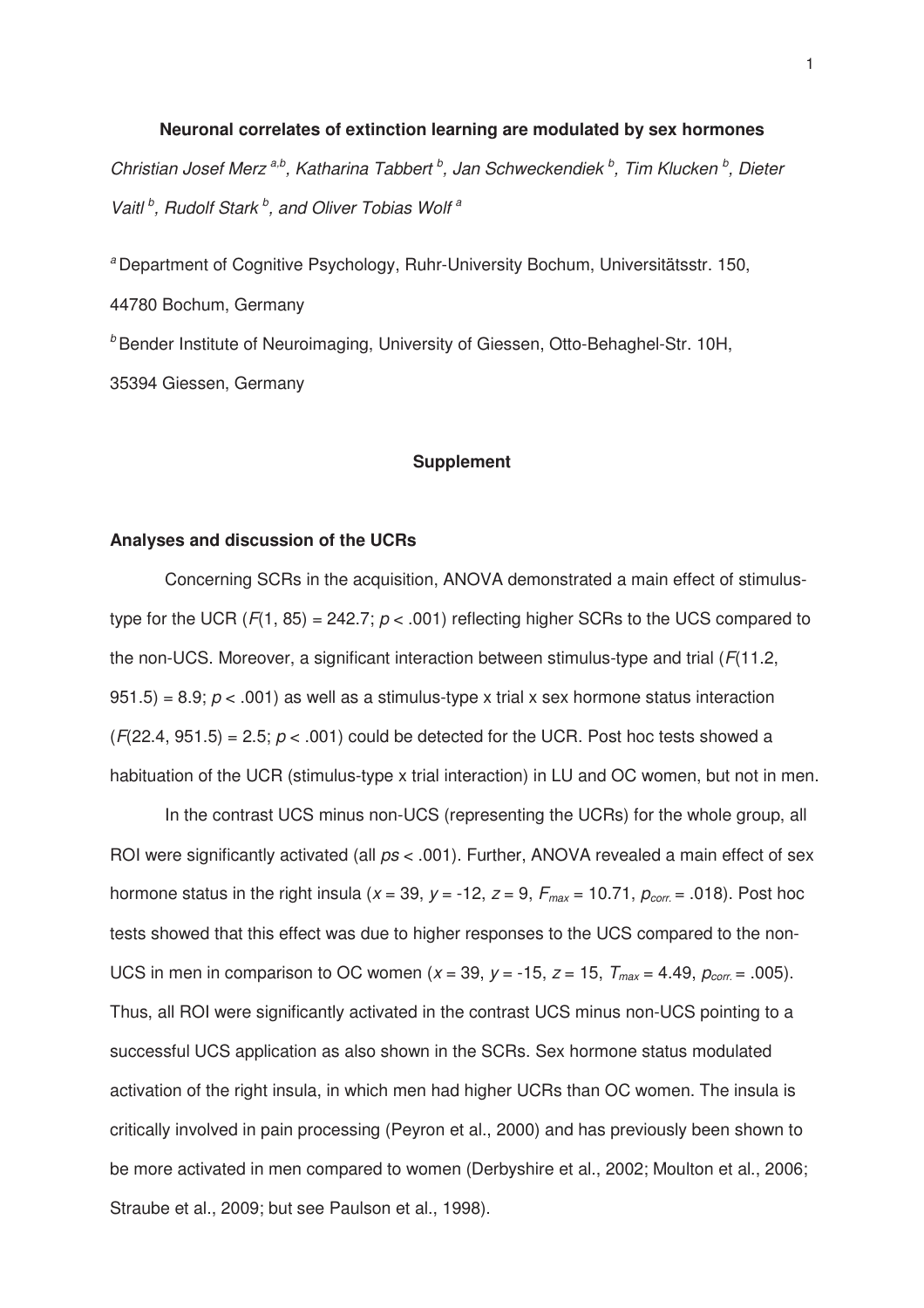# **Analyses and discussion of the CRs in the acquisition phase**

In the contrast CS+ by time minus CS– by time in the acquisition, different linear responses were found in the ACC and the insula with linear decreases towards the CS+ and linear increases towards the CS–. Both structures have previously been related to emotion induction by recall or imagery (Phan et al., 2002), instructed fear conditioning (Mechias et al., 2010) as well as pain processing (Peyron et al., 2000). In these terms, a linear decrease to the CS+ could be interpreted as a habituation of conditioned anticipation of pain.

Previous rodent and human studies have revealed stress hormones to have sexdependent effects on fear acquisition (Jackson et al., 2006; Shors, 2004; Thompson et al., 2004; Zorawski et al., 2005, 2006). Heightened stress hormones led to higher CRs in males, but rather impaired CRs in females. However, neuroimaging studies using cortisol administration with the same experimental design (Merz et al., 2010, Stark et al., 2006; Tabbert et al., 2010) revealed the opposite pattern in several brain structures as well as in SCRs. In these experiments, CRs were reduced after cortisol application in men, but enhanced in women.

In the present study, no sex hormone status x cortisol interaction in instructed fear acquisition emerged, which is in contrast to these prior reports. Presumably, cortisol effects occur at least in learned aware or unaware fear learning, which have to be clearly distinguished from instructed fear conditioning (Tabbert et al., 2011). In fact, nothing has to be learned during instructed fear acquisition. Instead, the cognitive representation of the CS-UCS-contingencies most likely leads to anticipatory emotional responses to the CS+. Thereby, instructed fear acquisition might reflect fear expression rather than fear learning. A translation of this experimental approach into the acquisition of (pathological) fears should thus only be made very carefully. Nevertheless, paradigms using prior instructions about the CS-UCS-relationship are well suited for the investigation of subsequent extinction.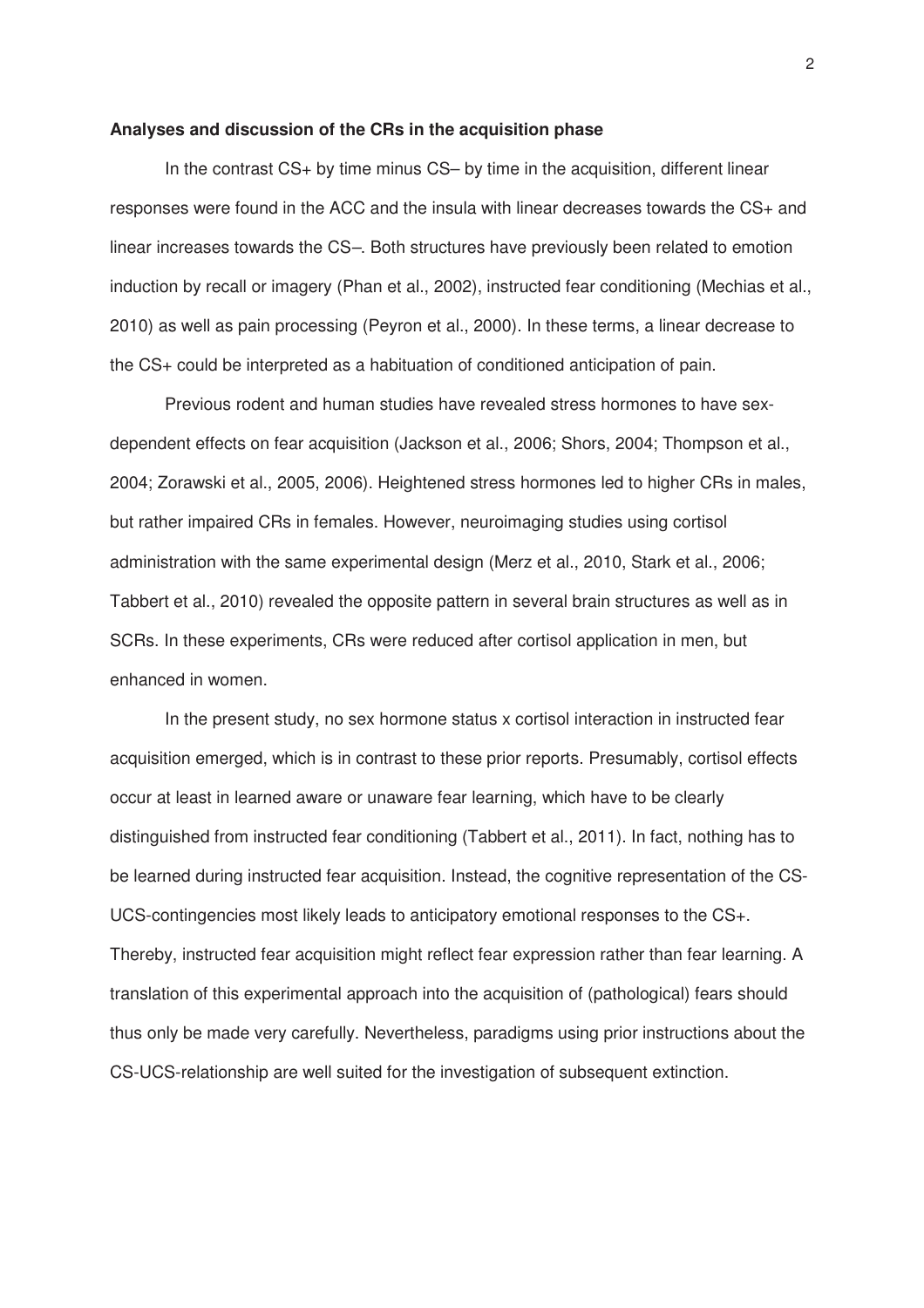# **Table S1.**

Statistics for the differential skin conductance responses (first interval response, FIR; second interval response, SIR) in the fear acquisition and fear extinction phase separated for the six groups. Main effects of stimulus-type (CS+ versus CS–) and of the interaction stimulus-type x trial are presented.

| A) fear acquisition |                       |              | <b>FIR</b>       |            | <b>SIR</b>       |
|---------------------|-----------------------|--------------|------------------|------------|------------------|
| group               | effect                | $\mathsf{F}$ | $\boldsymbol{p}$ | F          | $\boldsymbol{p}$ |
| placebo men         | stimulus-type         | 38.7         | $-.001$          | 19.0       | $-.001$          |
|                     | stimulus-type x trial | 2.6          | .025             | 1.8        | n.s.             |
| cortisol men        | stimulus-type         | 29.2         | $-.001$          | 13.2       | .002             |
|                     | stimulus-type x trial | 1.7          | n.s.             | 1.8        | n.s.             |
| placebo LU women    | stimulus-type         | 14.1         | .002             | 7.6        | .015             |
|                     | stimulus-type x trial | 0.9          | n.s.             | 0.8        | n.s.             |
| cortisol LU women   | stimulus-type         | 9.8          | .009             | 9.8        | .009             |
|                     | stimulus-type x trial | 0.7          | n.s.             | 1.6        | n.s.             |
| placebo OC women    | stimulus-type         | 8.3          | .013             | 7.9        | .015             |
|                     | stimulus-type x trial | 3.2          | .010             | 2.1        | n.s.             |
| cortisol OC women   | stimulus-type         | 14.7         | .003             | 9.1        | .012             |
|                     | stimulus-type x trial | 2.3          | n.s.             | 2.1        | n.s.             |
|                     |                       |              |                  |            |                  |
| B) fear extinction  |                       |              | <b>FIR</b>       |            | <b>SIR</b>       |
| group               | effect                | F            | $\boldsymbol{p}$ | $\sqrt{F}$ | $\boldsymbol{p}$ |
| placebo men         | stimulus-type         | 0.1          | n.s.             | 0.1        | n.s.             |
|                     | stimulus-type x trial | 1.1          | n.s.             | 1.2        | n.s.             |
| cortisol men        | stimulus-type         | 0.9          | n.s.             | 0.2        | n.s.             |
|                     | stimulus-type x trial | 0.4          | n.s.             | 1.0        | n.s.             |
| placebo LU women    | stimulus-type         | 0.0          | n.s.             | 0.0        | n.s.             |
|                     | stimulus-type x trial | 1.3          | n.s.             | 1.0        | n.s.             |
| cortisol LU women   | stimulus-type         | 0.0          | n.s.             | 3.3        | n.s.             |
|                     | stimulus-type x trial | 0.5          | n.s.             | 0.9        | n.s.             |
| placebo OC women    | stimulus-type         | 2.0          | n.s.             | 1.8        | n.s.             |
|                     | stimulus-type x trial | 1.4          | n.s.             | 0.8        | n.s.             |
| cortisol OC women   | stimulus-type         | 0.0          | n.s.             | 1.1        | n.s.             |